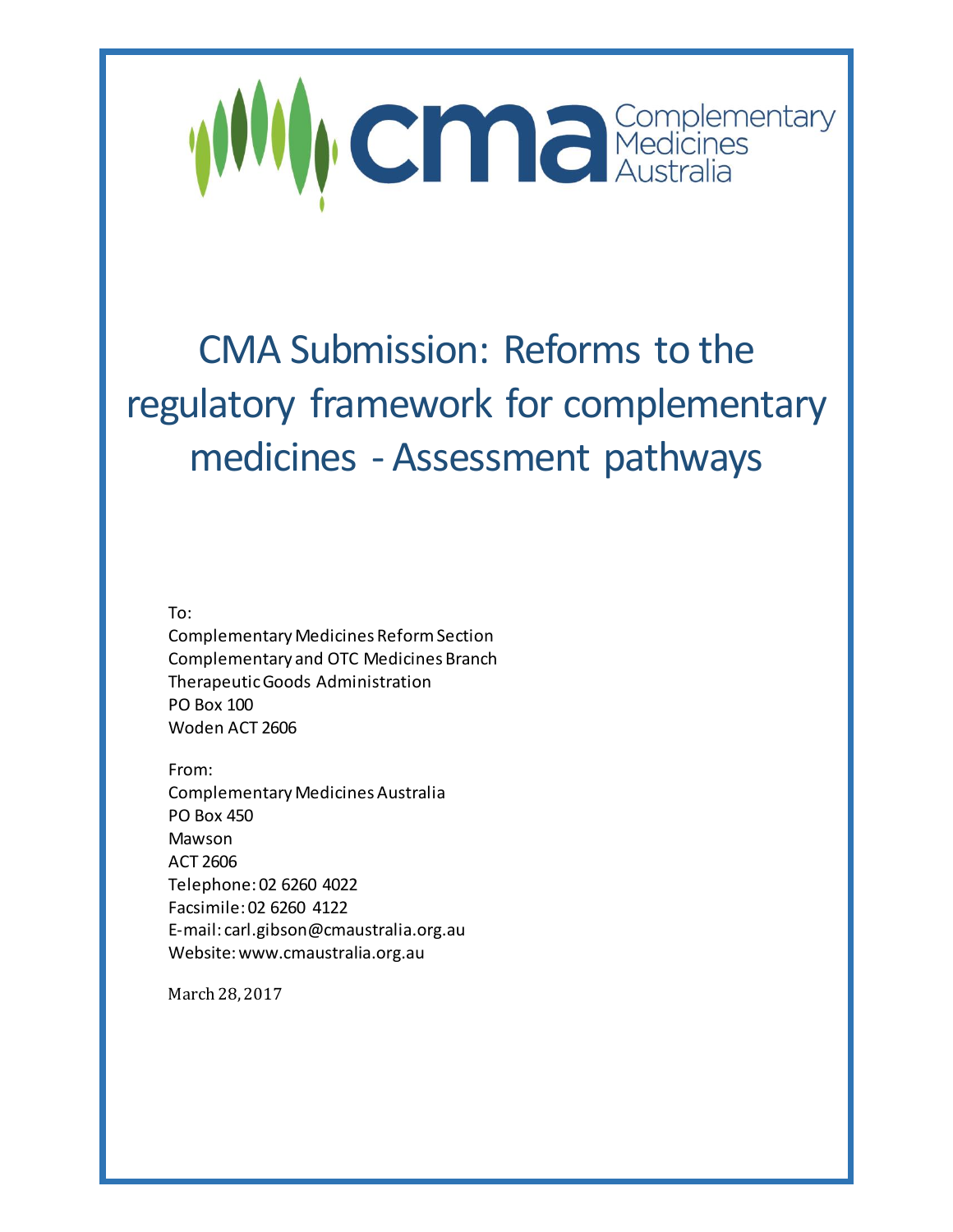# **Contents**

| Introduction 33                                                                                 |  |
|-------------------------------------------------------------------------------------------------|--|
|                                                                                                 |  |
|                                                                                                 |  |
|                                                                                                 |  |
|                                                                                                 |  |
|                                                                                                 |  |
|                                                                                                 |  |
|                                                                                                 |  |
|                                                                                                 |  |
|                                                                                                 |  |
| Proposal one: A risk based approach for therapeutic indications Proposal two: Products excluded |  |
|                                                                                                 |  |
|                                                                                                 |  |
|                                                                                                 |  |
|                                                                                                 |  |
|                                                                                                 |  |
|                                                                                                 |  |
|                                                                                                 |  |
|                                                                                                 |  |
|                                                                                                 |  |
|                                                                                                 |  |
|                                                                                                 |  |
|                                                                                                 |  |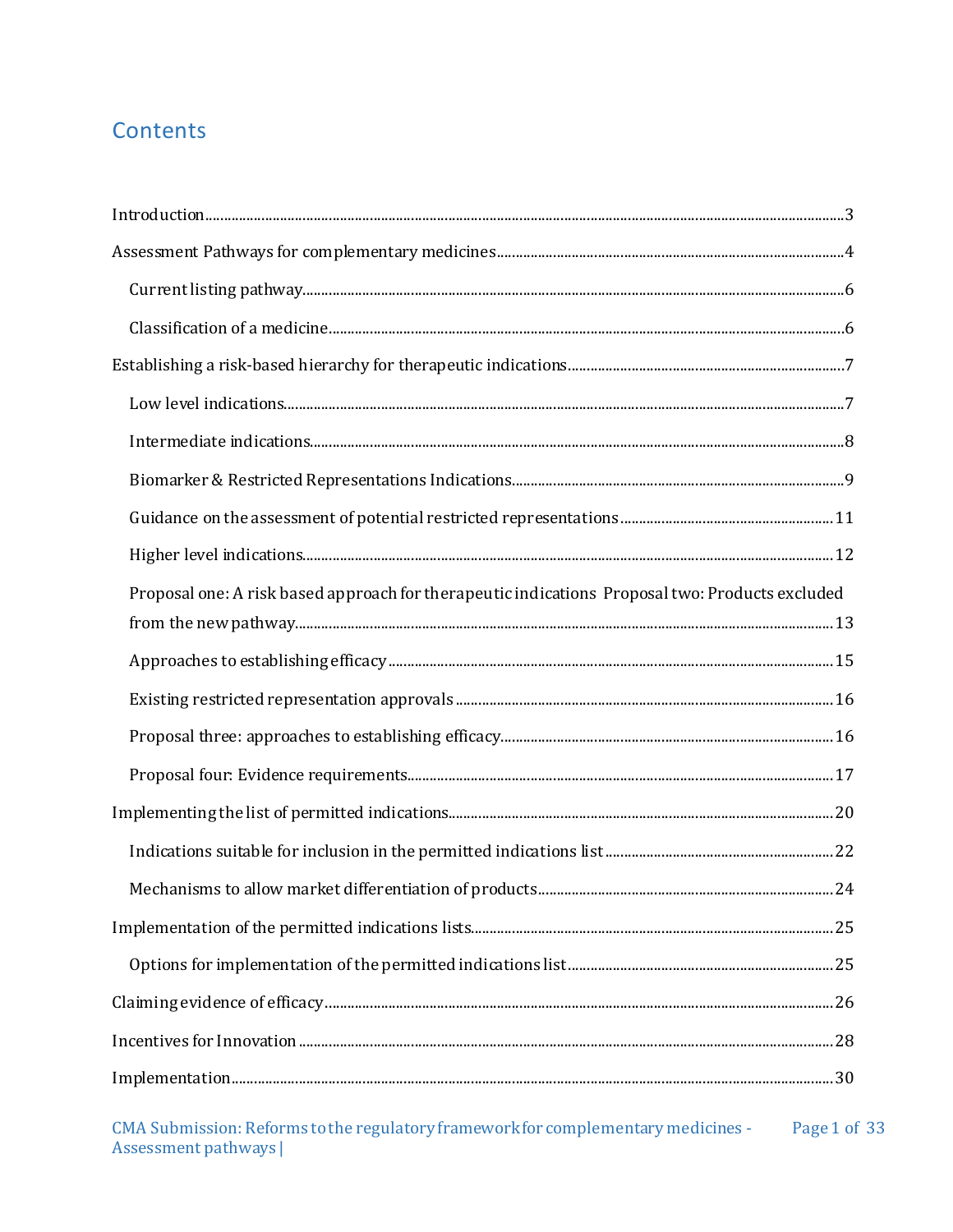| Attachment 1: Table 1: CMA comment on the eligibility criteria and the regulatory requirements for |  |
|----------------------------------------------------------------------------------------------------|--|
|                                                                                                    |  |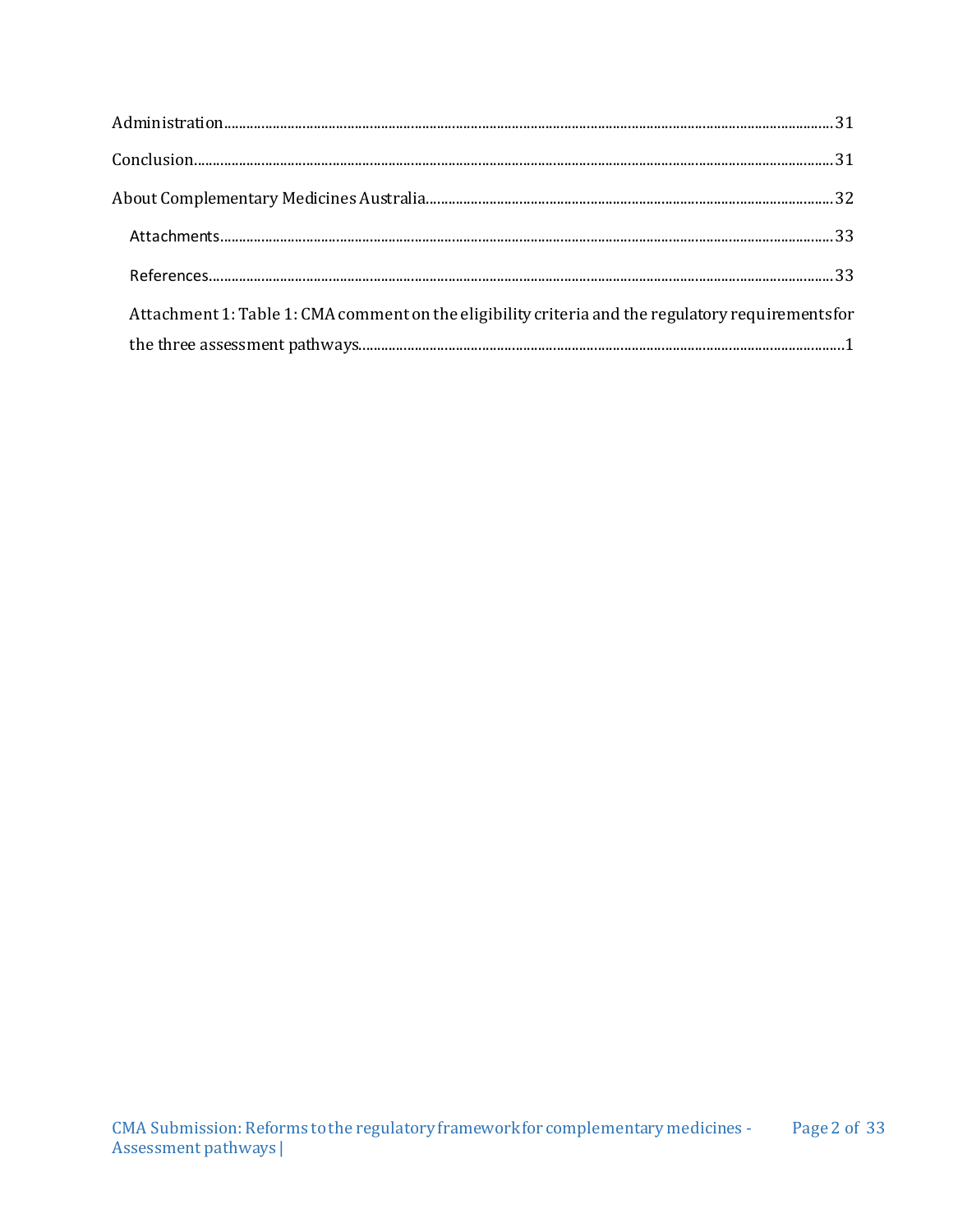#### <span id="page-3-0"></span>**Introduction**

Complementary Medicines Australia (CMA) welcomes the opportunity to provide feedback on theDepartment of Health's Therapeutic Goods Administration (TGA) reforms to the regulatory framework for complementary medicines consultation paper, dated February 2017. On 8 April 2015, CMA made a comprehensive submission to the Expert Panel Review of Medicines and Medical Devices Regulation, announced by the then Minister for Health, the Hon Peter Dutton MP and the Assistant Minister for Health, Senator the Hon Fiona Nash and chaired by Emeritus Professor Lloyd Sansom AO. On the 15 September 2016, following consultation with industry, consumers and healthcare professionals, the Government provided its response, which largely supported the package of recommendations of the review to the Medicines and Medical Devices Regulation (MMDR).

Many of the recent criticisms with the current regulatory system appear to arise because complementary medicines do not fit seamlessly within a regulatory model designed primarily to accommodate over-the-counter and prescription medicines. However, industry is of the firm belief that the current regulatory burden can be reduced while continuing to maintain the highest standards in safety and quality of complementary medicines available to Australian consumers. It is therefore, pleasing to see that many of the principle reforms proposed by industry to the Panel, including the option of a new assessment pathway for listing complementary medicines on the ARTG and incentives for innovation, have been agreed to by government and their appropriate implementation addressed in this consultation.

CMA supports the main themes of the Review; that is to identify ways to improve access to therapeutic goods for consumers and ensure that the regulatory settings are appropriately aligned to risk and to remove unnecessary regulatory and administrative burden for industry, whilst maintaining the safety of therapeutic goods in Australia. Removal of over-regulation will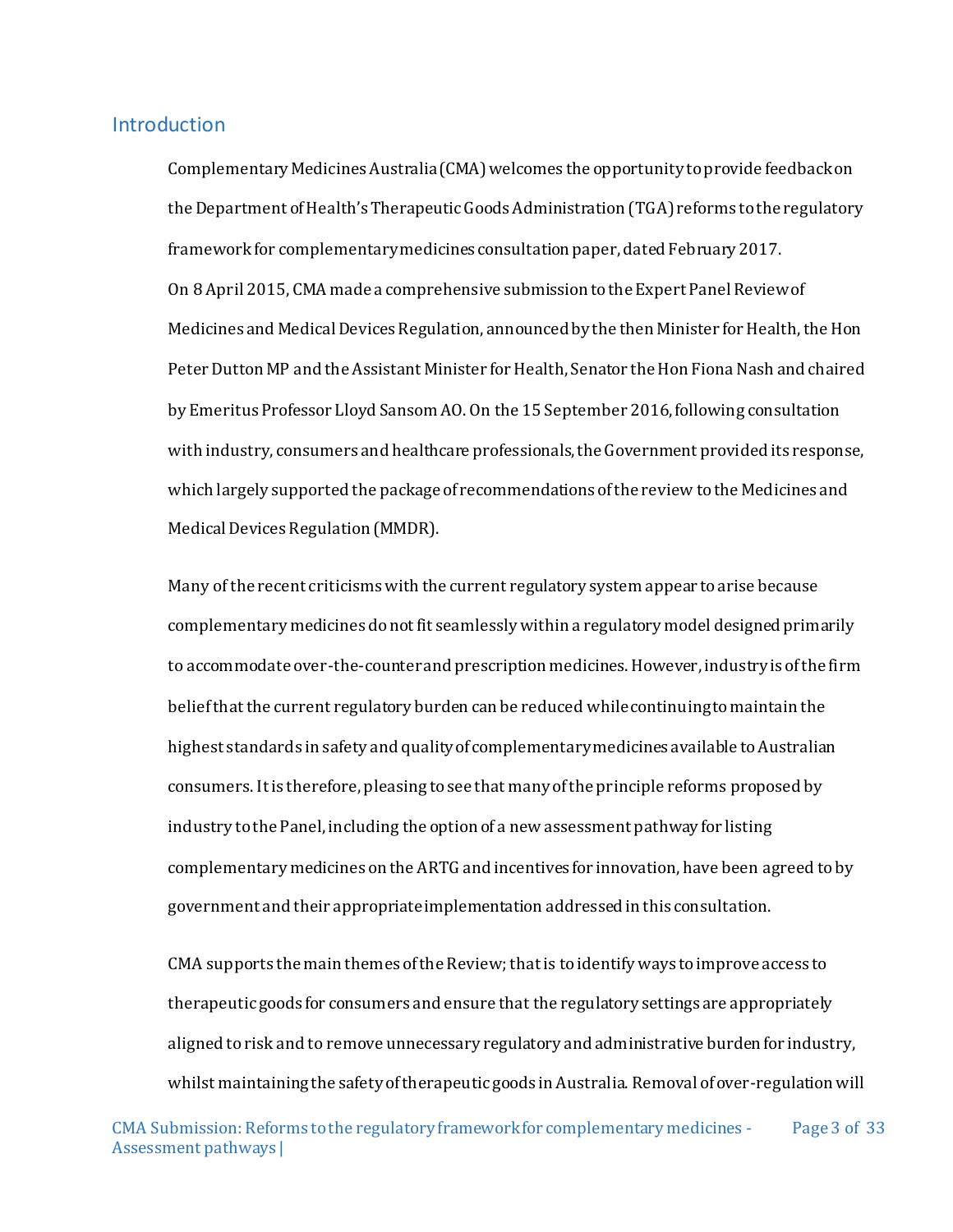help the Australian complementary medicines industry gain its position as an innovative and competitive market that is able to meet growing consumer demands.

# <span id="page-4-0"></span>Assessment Pathways for complementary medicines

The development of a three-tiered risk-based framework for the assessment of complementary medicines will introduce an option for sponsors to elect to have their otherwise lower risk listed medicine pre-market assessed for efficacy to support higher level indication(s). To support this process sponsors will have the option to label the product as having been independently assessed for evidence, as well as on other promotional material.

CMA strongly supports the implementation of the new assessment pathway as an opt-in option for sponsors who have invested into the generation of specific evidence to support certain higher-level indications than those currently permitted for use in listed medicines. An enabler to this pathway includes the supporting incentives for innovation, including data protection and market exclusivity for products and new ingredients.

The new pathway will offer consumers additional confidence in the available and growing body of evidence, in addition to established safety and quality principles, to support informed choice when self-selecting complementary medicines. However, the new pathway must not be used to mandate certain product(s) or product categories enter into the assessment pathway or be utilised by the TGA to require products with indications that are currently permitted in listed medicines to be "up-graded' into the new pathway or otherwise have the indications removed. That is, the implementation of this recommendation must stay within the remit of the principles guiding the reforms; that the Government's focus be on reducing unnecessary red tape to enable Australian businesses to be competitive on the global stage, while maintaining public health and safety.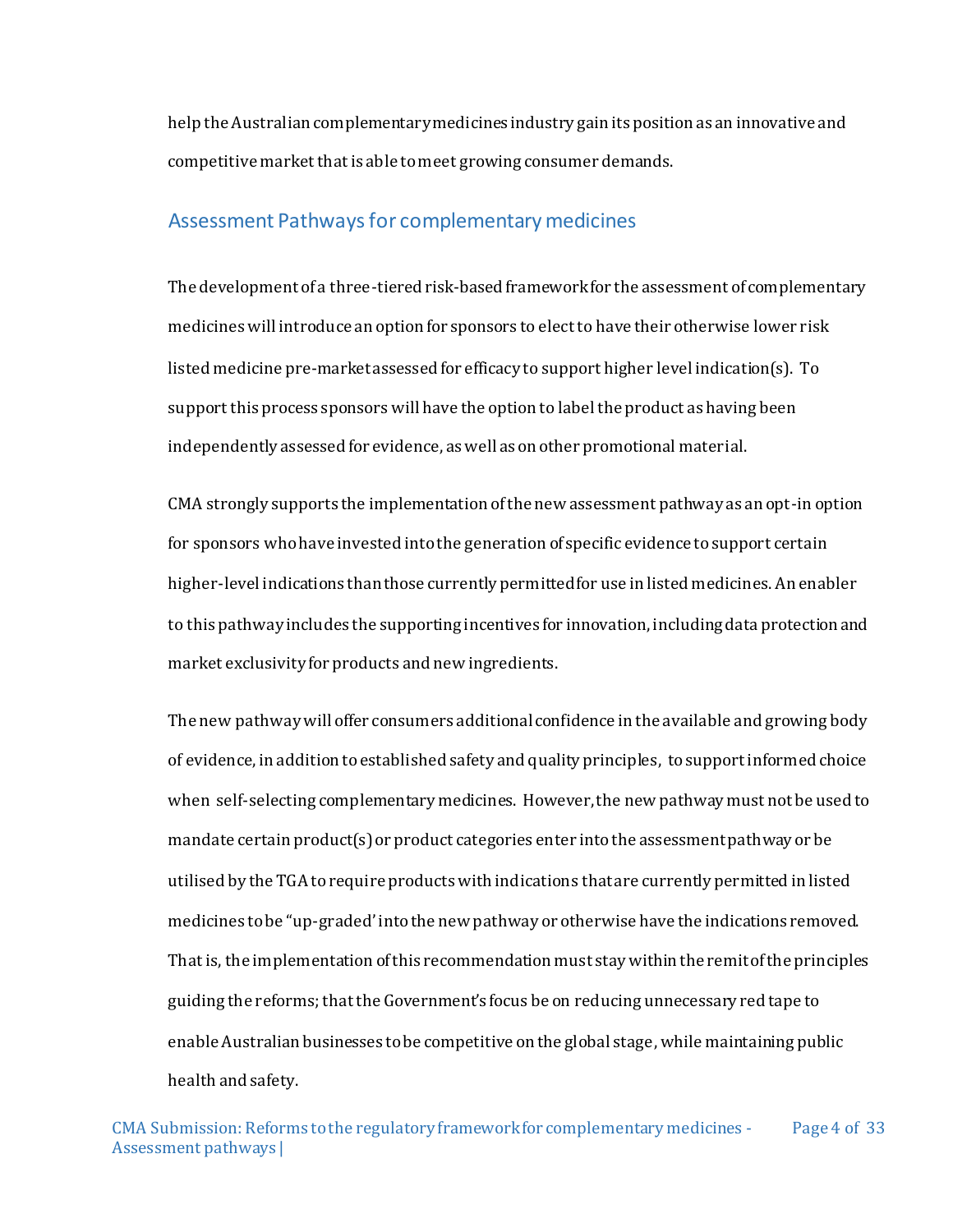The new pathway should be implemented with the following principle criteria:

- 1. The sponsor elects to enter the product on the ARTG utilising the new assessment pathway via self-certification, supplemented with pre-market assessment of efficacy for product indications.
- 2. The medicine contains only permitted ingredient(s) and meets the requirements associated with their use in listed medicines1.
- 3. The medicine is produced under GMP principles2.
- 4. The medicine makes indication(s) that are higher than those available for selection in the permitted indications list (list yet to be consulted and finalised).
- 5. Pre-market assessment is conducted on the efficacy of the evidence in support of the proposed higher-level indications and a risk appropriate review of any general level indications.
- 6. The sponsor elects to include the positive claimer on the product label and promotional material. For example "The efficacy of the medicine has been independently assessed for the approved indication(s)" or words to that effect (RX 45 refers).
- 7. Should the sponsor opt-in for full assessment of all evidence claims at the point of premarket, then this product would not be subject to further cost-recovered post-market review under normal circumstances.
- 8. Would not require an individual assessment of the quality and safety aspects of the medicine as this would have been considered as part of the ingredient(s) already being permitted as safe for use under relevant GMP principles.

<sup>1</sup> The ingredients that are permitted for use in the listed medicines and requirements associated with their use are specified in the Therapeutic Goods (Permissible Ingredients) Determination.

<sup>2</sup> Medicinal products supplied in Australia are required to meet PIC/S guide to Good Manufacturing Practice (GMP) and relevant Orders and technical guidance applied to the domestic complementary medicines framework in Australia.

CMA Submission: Reforms to the regulatory framework for complementary medicines - Assessment pathways | Page 5 of 33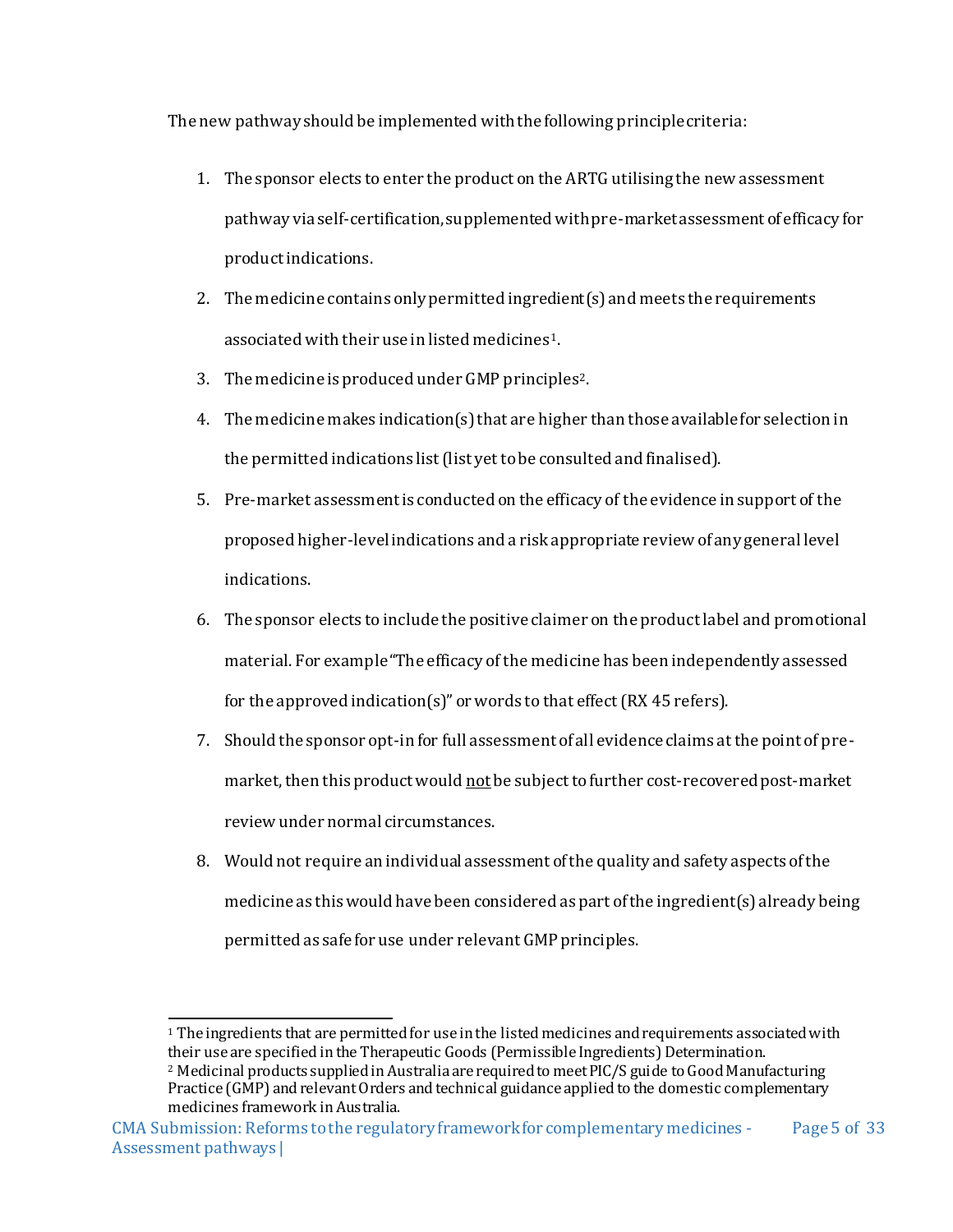To elaborate further on point 7, it would not be an efficient use of cost-recovered resources to mandate that a medicine having gone through successful assessment under the new pathway should continue to be subjected to post-market review of the evidence to support indications and claims. The proposed increase to the number of post market reviews should focus on, as it was originally established for, those products that are not subject to pre-market assessment scrutiny due to their inherent lower risk profile i.e. current AUST L products.

#### <span id="page-6-0"></span>Current listing pathway

CMA broadly supports the implementation of recommendation 49; toincrease post-market compliance (random/target) monitoring of current AUSTL products. However, as stated above cost-recovered compliance monitoring for pre-market assessed products (new pathway) should only occur in circumstances whereadditional intelligence is available in relation to safety or quality matters of the good.

#### <span id="page-6-1"></span>Classification of a medicine

One of the factors listed in the consultation document that is taken into consideration when classifying a medicine is:

*The risk associated with the intended use(s) (indications) of the product (e.g. whether incorrect use could lead to the consumer delaying necessary medical treatment.* 

While the risk of a consumer misusing a medicine or consequently seeking appropriate medical treatment is relevant across all medicine categories, it is important to note that for listed medicines mandatory label disclaimers are required to off-set risk by stipulating that "if symptoms persist or worsen, see a health professional" or words to similar effect.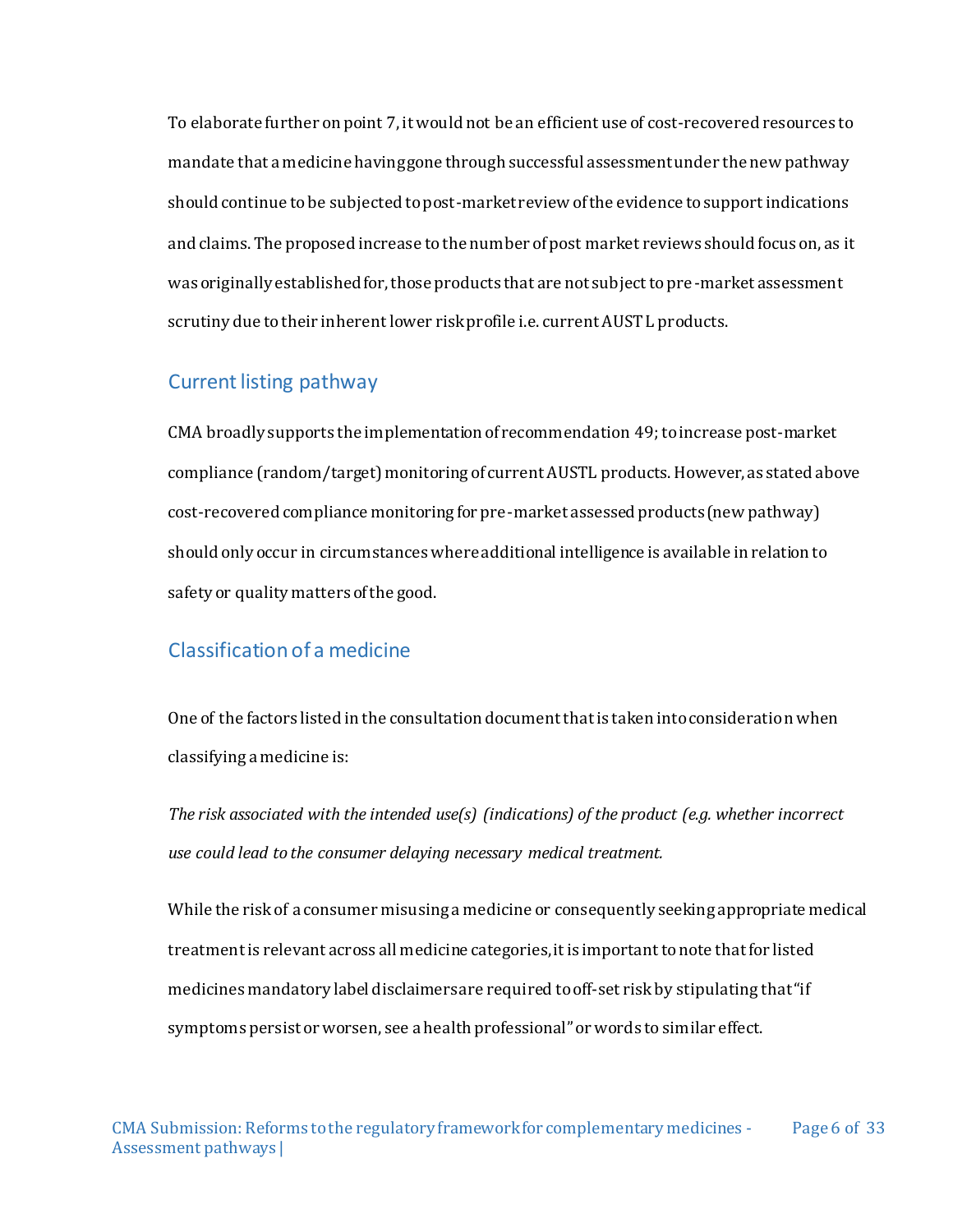In addition, the medicines Labelling Order (The Therapeutic Goods Order No. 69 - General requirements for labels for medicines/TGO 92 Standard for labels of non-prescription medicines) requires the labels of some over-the-counter and complementary medicines to contain particular warning statements ('advisory statements') about specific risks related to use of the medicines. While regulators cannot regulate for 'no risk', complementary medicines represent a lower risk profile in general.

Please refer to Attachment 1: Table 1: CMA comment on eligibility criteria and the regulatory requirements for the three assessment pathways (industry input)

# <span id="page-7-0"></span>Establishing a risk-based hierarchy for therapeutic indications

# <span id="page-7-1"></span>Low level indications

CMA agrees in principle with the proposed hierarchy for lowest level indications, given this is representative of the current AUST L framework and would include both specific and nonspecific indications based on a tradition of use and scientific evidence3. CMA only agrees in principle as the revised list of permitted indications are yet to be consulted

on with industry and may require further refining prior to finalisation.

Criteria for low level indications to be included in a permitted list should include indications that are:

- Self diagnosable
- Self-manageable
- $\bullet$  Self limiting

 <sup>3</sup> The indications proposed by the sponsor of the listed medicine must not be for the treatment of a disease, condition, ailment or defect specified in Part 1 or 2 of Appendix 6 to the Therapeutic Goods Advertising Code: see Therapeutic Goods Regulations 1990, Schedule 4, Item 3(d).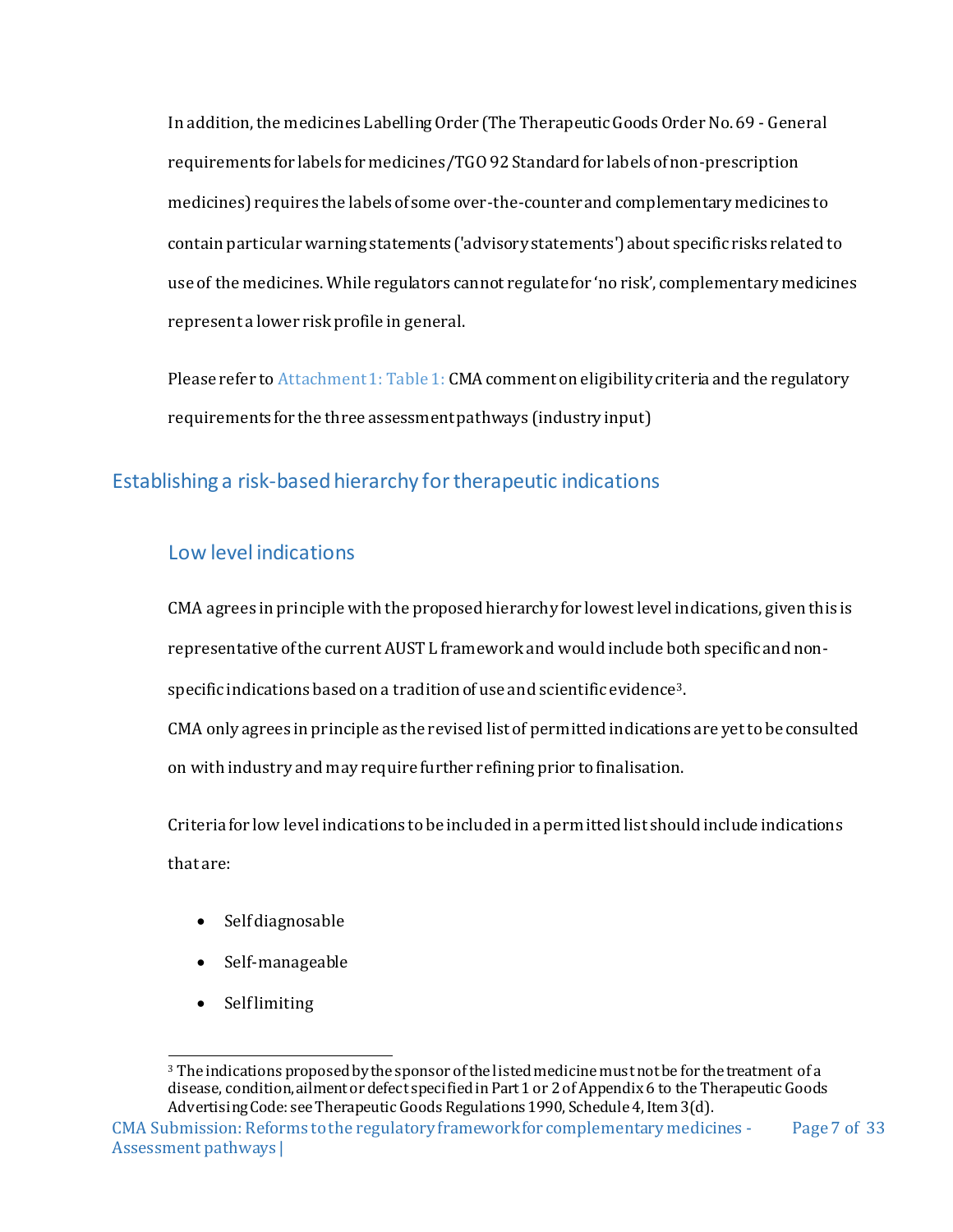#### And refer to:

- General health maintenance
- Health enhancement
- Prevention of dietary deficiency
- Benefit to a non-serious form of a disease, ailment, defect or injury

Or are otherwise labeled for 'practitioner dispensing only' in compliance with the Labelling Order.

The above criteria will ensure that the indications selected are suitable for products that are only assessed at the point of post-market or otherwise come under the supervision of a health professional/complementary healthcare practitioner4 (Labelling Order refers). This would also include listed complementary medicines prefixed with the term "medically diagnosed" such as "For the symptomatic relief of medically diagnosed Irritable Bowel Syndrome". This is because the use of these products occurs after diagnosis with a healthcare/medical practitioner.

The above criteria must also support those lower level indications currently being utilised by sponsors of listed medicines that have been subject to a recent5TGA post-market review without the indication(s) being challenged.

# <span id="page-8-0"></span>Intermediate indications

The principles for establishing intermediate indications appears logical;however industry is of the firm belief that this assessment pathway be utilised as in opt-in option for medicine sponsors that have invested in the generation of product or ingredient specific research to

<sup>4</sup> TGO 69 definition: Persons registered under a law of a State or Territory as herbalists, homeopathic practitioners, chiropractors, naturopaths, nutritionists, practitioners of TCM, podiatrists or osteopaths. <sup>5</sup> Post-market review conducted and closed out on that AUST L number within the last 3 years.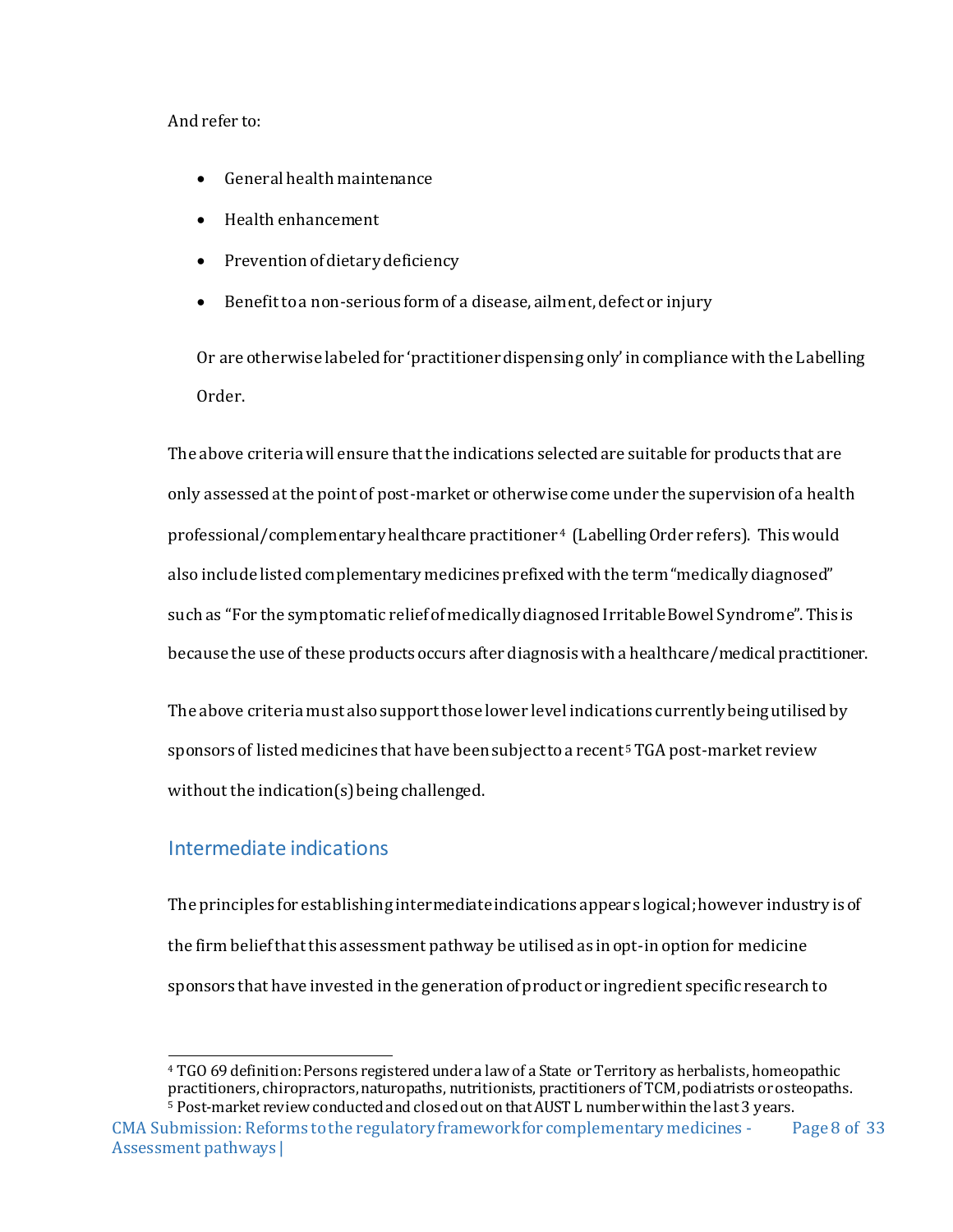support new, specific indications. It should therefore remain undefined and flexible in its application for the first phase of its pilot roll out.

#### <span id="page-9-0"></span>Biomarker & Restricted Representations Indications

The consultation paper makes reference to certain indications that are currently being used in listed medicines that may not meet the revised criteria for lower level indications (e.g biomarker<sup>6</sup> and restricted representation indications<sup>7</sup>), as this may result in the consumer delaying appropriate medical treatment. An example indication is given, such as 'may assist in the effective management of reducing cholesterol levels'.

CMA submits that indications currently being utilised in listed medicines including; biomarker indications that have undergone successful post market compliance monitoring and restricted representation<sup>8</sup> indications that have been reviewed for evidence, should continue to be permitted as the evidence held supporting their use has recently been reviewed. The new pathway must not be utilised as a mandatory class for this category of goods. Specifically, the types of indications this refers to are qualified with statements around the modulation of normal healthy levels of (biomarkers such as cholesterol) within healthy individuals. This qualified indication and words to similar effect, along with any required label advisory statements, provides a clear message to the consumer that the product is not intended to treat hypercholesterolaemiaor cure said condition.

With regards to restricted representations, the Secretary can approve (under Section DF of the *Therapeutic Goods Act 1989*) or permit (under Section 42DK(1)) the use of a restricted representation. Approval can be obtained from the TGA, which is required to consider any

 <sup>6</sup> Biomarker is a measurable biological parameter that is predictive of the risk of a serious disease when present at an abnormal level in the human body. E.g blood glucose and cholesterol.

<sup>7</sup> A restricted representation is any reference to a serious disease, condition, aliment or defect specified in Table 1of Part 2 of Appendix 6 of the Therapeutic Goods Advertising Code 2015.

<sup>&</sup>lt;sup>8</sup> Refers to restricted representations that have written notices of approval or permission for the use of restricted representations in advertising therapeutic goods to consumers.

CMA Submission: Reforms to the regulatory framework for complementary medicines - Assessment pathways | Page 9 of 33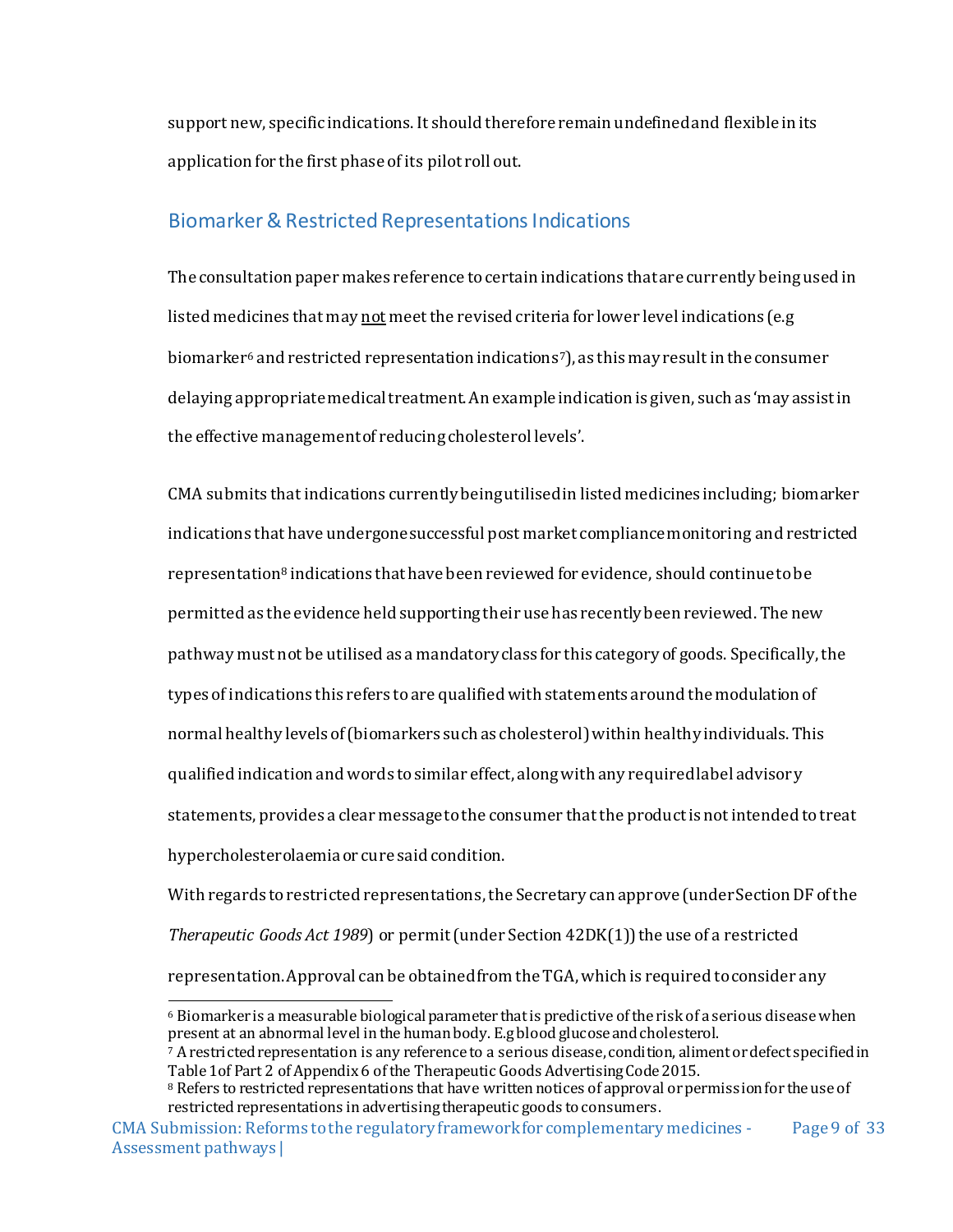recommendation from the Therapeutic Goods Advertising Code Council (TGACC) or appropriate expert committee or committees.

Approval for the use of a restricted representation can be granted only for therapeutic goods entered or therapeutic goods exempt from inclusion on the Australian Register of Therapeutic Goods (ARTG). Any proposed restricted representation must be consistent with:

- the product's accepted indications or intended purpose, as per its ARTG entry; and/or
- any mandatory warning or cautionary statements which are required to be included in the product packaging/labelling in order to satisfy other regulatory requirements<sup>9</sup>

In some instances approval has been granted for certain listed medicines to use restricted representations in advertising to consumers and these have been subject to the public interest criteria. Further a number of these approvals are category wide approvals for all listed medicines with a specified ingredient for example. Therefore these approvals must remain valid.

#### Public interest criteria applied by TGACC

In making a recommendation to the Secretary, the TGACC must take into account:

- 1. Consumers, or certain groups of consumers, vulnerability when faced with the disease, condition, ailment or defect;
- 2. Whether the reference would be likely to result in consumers not seeking timely professional advice where appropriate (such as where timely professional advice is important to prevent negative health consequences or irrevocable deterioration or progression of disease);

 <sup>9</sup> Which therapeutic goods can seek approval to use a restricted representation?

CMA Submission: Reforms to the regulatory framework for complementary medicines - Assessment pathways | Page 10 of 33 https://www.tga.gov.au/form/application-approval-use-restricted-representation-advertising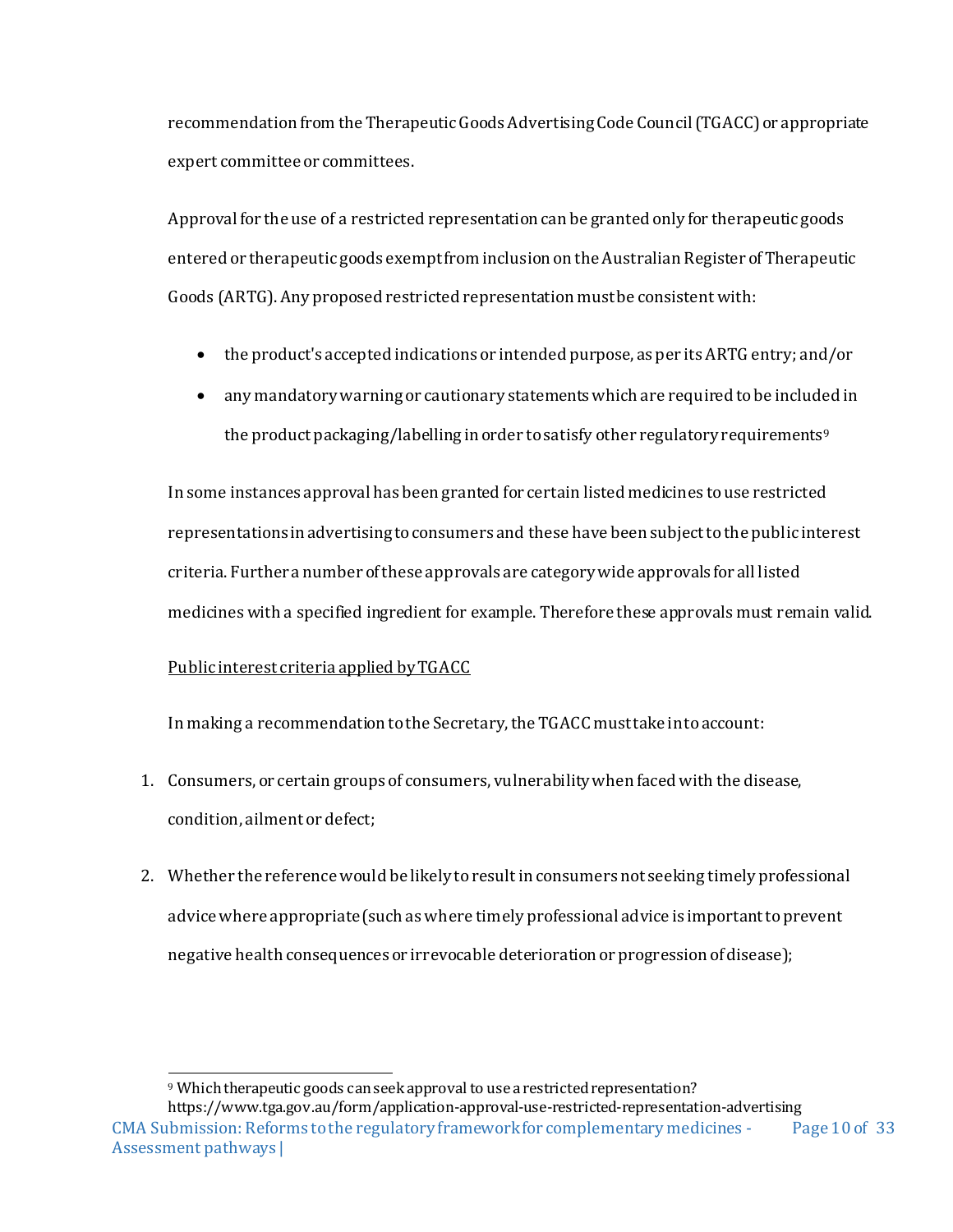- 3. Whether the reference would be likely (alone or through repetition or together with other references) to have a negative impact on public health (or to have an effect on persons other than those to whom the advertisement is directed); and
- 4. Such other aspects of the public interest as may appear to be appropriate.
- 5. The World Health Organization notes that responsible self-medication can:
	- $\circ$  Help prevent and treat symptoms and ailments that do not require medical consultation;
	- $\circ$  Reduce the increasing pressure on medical services for the relief of minor ailments, especially when financial and human resources are limited;
	- $\circ$  Increase the availability of health care to populations living in rural or remote areas where access to medical advice may be difficult; and
	- o Enable patients to control their own chronic conditions.

Therefore, it is CMA's position that the criteria for intermediate indications is not embedded in legislation prior to the consultation and finalisation of the permitted indications project. Specifically, indications qualified for use within the remits of "medically diagnosed indications", biomarkers (appropriately qualified for use in healthy individuals, within a healthy range) and restricted representations that have been granted approval, be transitioned over into the new pathway fee-free, acknowledging the review of the evidence that has already occurred.

#### <span id="page-11-0"></span>Guidance on the assessment of potential restricted representations

To assist in determining the types of indications that may be utilised in the advertising of listed medicines, the Complementary Medicines Branch and the Office of Product Review jointly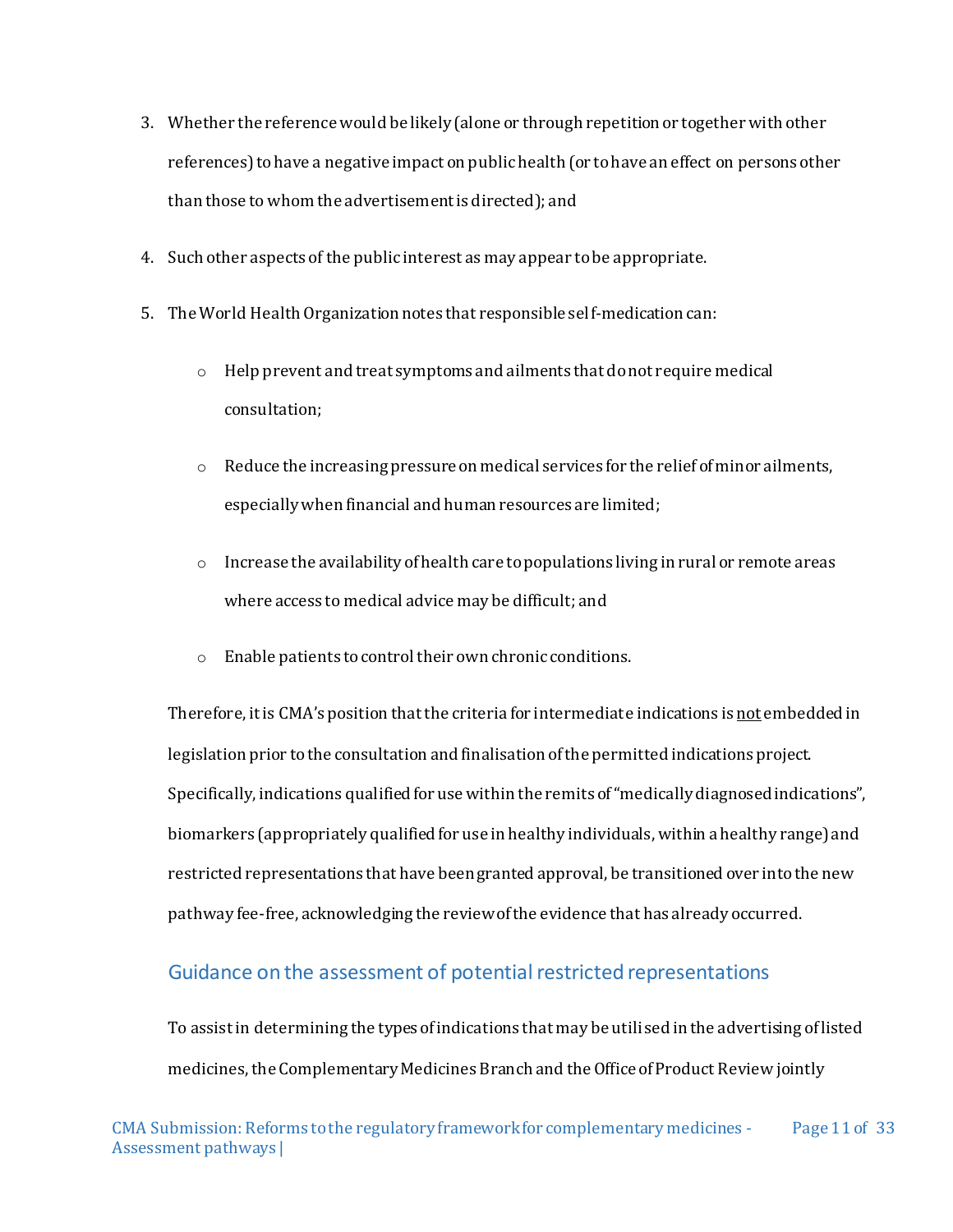developed an internal draft guidance document titled '*Guidance on the Assessment of Potentially Restricted Representations Included in Advertising Claims Based on Indications for Listed Medicine*' (reference R14/684839). This document, while never finalised or published, provided general guidance on the types of indications used by listed medicines that are eligible for listing as per the requirements in Schedule 4 of the Regulations<sup>10</sup>. The document was drafted to assist with the assessment of advertising claims by differentiating between non-serious and serious forms of the diseases, conditions, ailments or defects listed in Appendix 6 of the Advertising Code, including any "relevant considerations" that may further assist in the determination of whether a reference to a disease, condition, ailments or defect is potentially a reference to a serious form.

It is therefore equitable to expect that there be an alignment between what has been considered to meet the criteria of a non-restricted representation as per the above guidance document and that of recent advice the Complementary MedicinesBranch has provided to industry regarding suitable indications for use in listed medicines (permitted indications project). While CMA acknowledges that regulatory decision are not stagnant, some level of regulatory

consistency is required to promote business processes and performance in industry.

### <span id="page-12-0"></span>Higher level indications

CMA agrees that higher level indications remain consistent with current requirements for registered complementary medicines. Specifically, higher level indications are those that refer to the treatment, cure or prevention of a serious form of a disease, disorder or condition, for

  $10$  A determination as to whether a statement is a restricted representation in the context of a particular advertisement, needs to be undertaken on a case by case basis for compliance with section 5(2) of the Advertising Code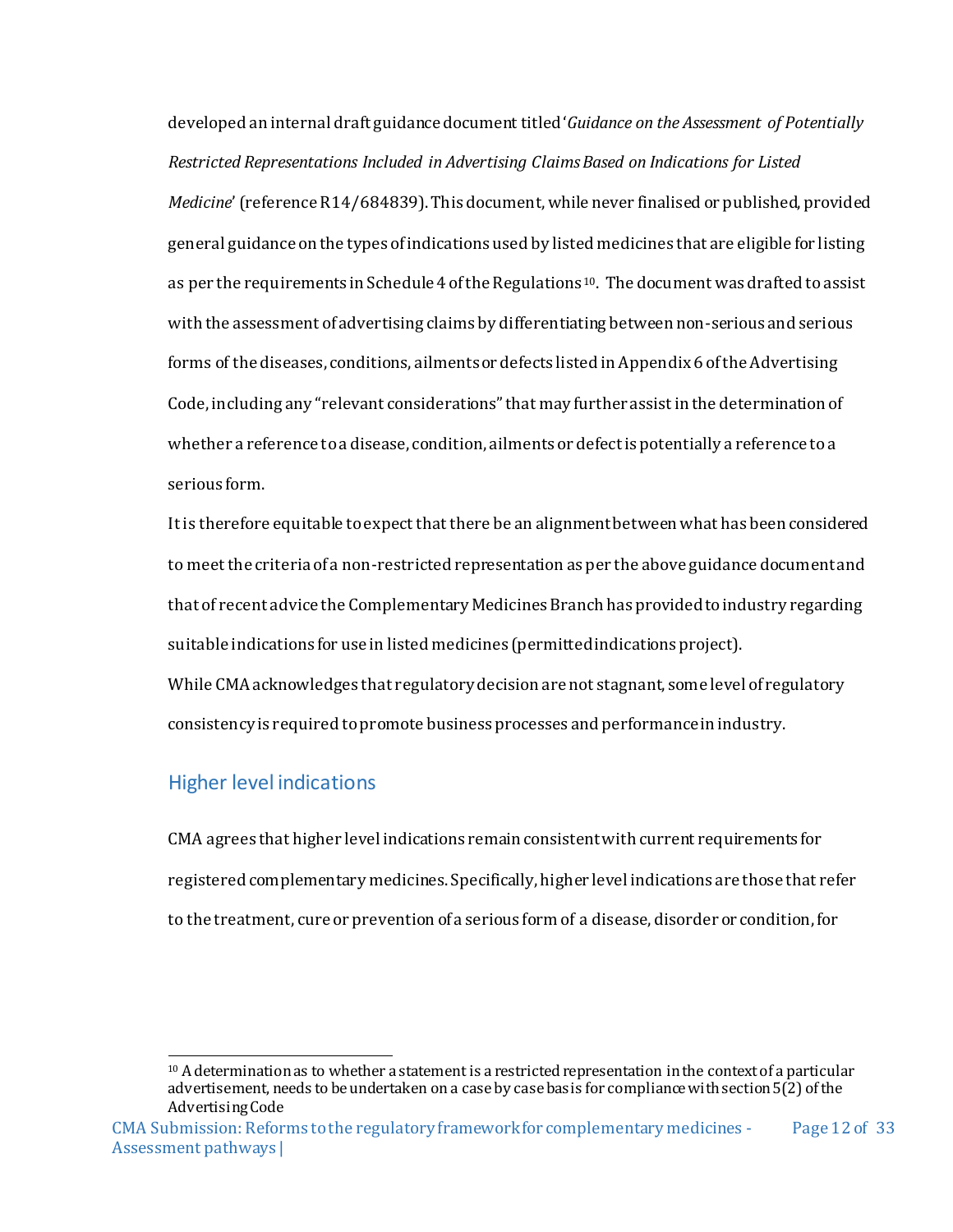example: 'For the treatment of iron deficiency anaemia'. In addition, higherlevel indications must not refer to a prohibited representation<sup>11</sup>.

# <span id="page-13-0"></span>Proposal one: A risk based approach for therapeutic indications Proposal two: Products excluded from the new pathway

The TGA propose that the following products will not be accepted for evaluation through the new pathway:

Products that only have 'standard' permitted indications.

Products that have indications based **solely**on evidence of traditional use, unless they also provide adequate scientific evidence supporting the indications.

The new pathway is also proposed to not be a provisional approval pathway pending the outcome of clinical trials (i.e. the evidence of efficacy is required at the time of application to the TGA).

CMA agrees with the proposed approach to products excluded from the new pathway.

**3.1 Do you agree with the proposed indication hierarchy and the criteria proposed to distinguish the three medicine pathways**?

### Low level indications

CMA agrees in principle with the proposed hierarchy for lowest level indications, given this is representative of the current AUST L framework and would include both specific and nonspecific indications based on a tradition of use and scientific evidence.

### Intermediate indications

The new assessment pathway should be utilised as an opt-in option for medicine sponsors that have invested in the generation of product or ingredient specific research to support new,

 <sup>11</sup> Appendix 6 Therapeutic Goods Advertising Code

CMA Submission: Reforms to the regulatory framework for complementary medicines - Assessment pathways | Page 13 of 33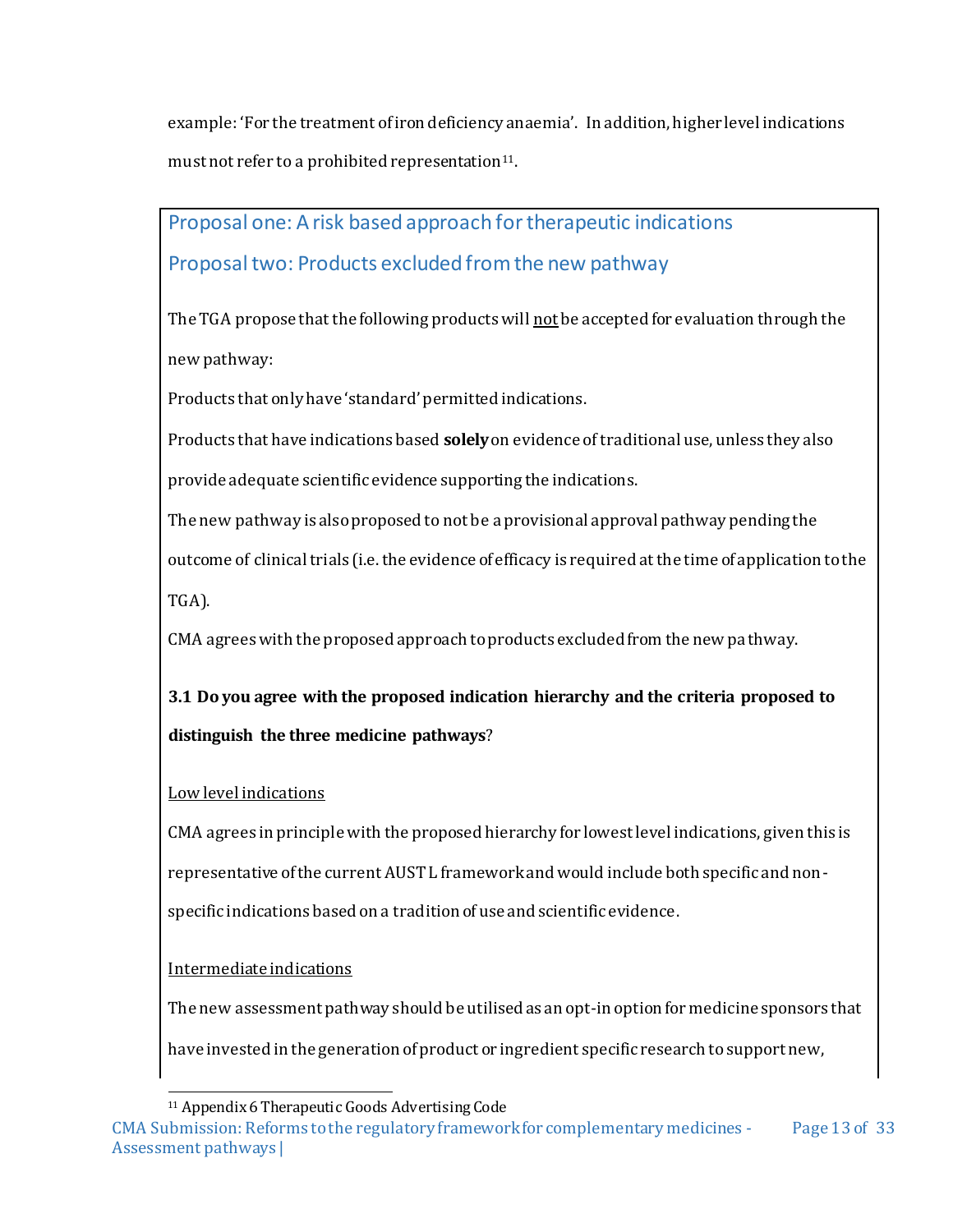specific indications. CMA submits it should therefore remain undefined and flexible in its application for the first phase of its pilot roll out.

#### Higher level indications

CMA agrees that the criteria for higher level indications remains consistent with current requirements for registered complementary medicines.

**3.2 Do you envisage any difficulties with the criteria used to include or exclude products from the new pathway?**

The proposed criteria to include restricted representations with existing approvals into the mandatory transition to the new pathway is **not** supported by industry.

As stated above, CMA submits that biomarker and restricted representation indications that are currently being utilised in listed medicines and/or have past recent post-market compliance monitoring unchallenged should continue to be permitted for use under the current AUST L framework.

**3.3 What other considerations may need to be taken into account in implementing the new pathway?**

A valid consideration in implementing the new pathway would be the development of appropriate target timeframes for regulatory decisions to be made in relation to new ingredients approved for use in listed medicines (Rx 41(c) refers to legislated timeframes).

Careful consideration of how existing traditional complementary medicine products will be portrayed in the market is required and needs to form part of any education campaign.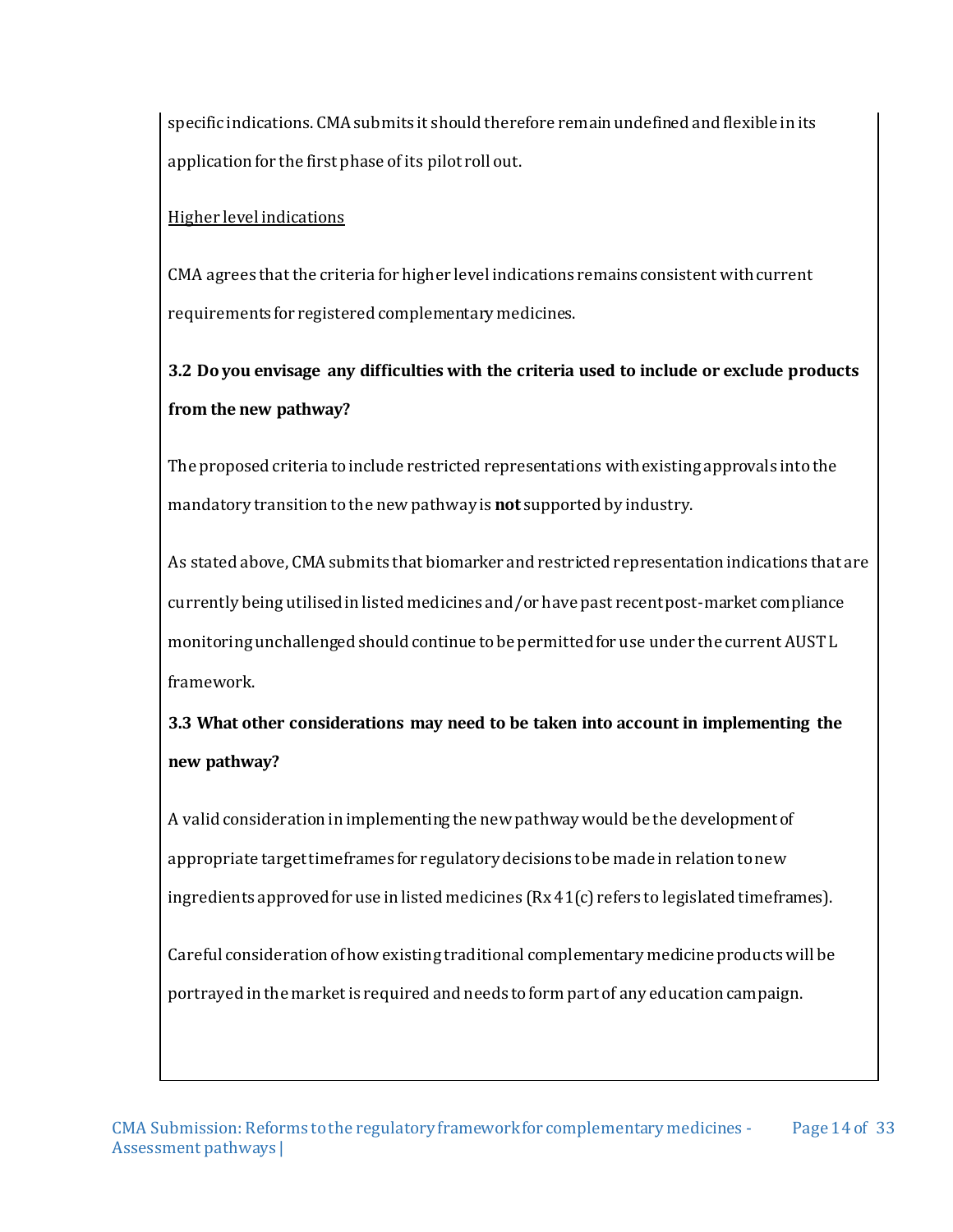#### <span id="page-15-0"></span>Approaches to establishing efficacy

CMA supports that the efficacy evidence for products assessed via the new pathway be based on a) finished product evidence or b) justification of the evidence to substantiate each substance used in the formulation. In circumstance where finished product evidence is used, the sponsor would be able to communicate this as "clinically proven' or words to that effect to the consumer. CMA supports that products evaluated through the new pathway require an *intermediate* evidence package. The sponsor will self-assess the products safety and quality as per the current listing system (listed medicines may only use pre-approved ingredients with suitable safety and quality characteristics) and will require a high quality *intermediate* efficacy package to be submitted for pre-market assessment. Comparable to establishing the efficacy of a registered complementary medicine, the new pathway proposes efficacy be established based on:

- a) clinical data on the finished product; or
- b) a dossier showing the proposed product delivers *appropriate*bioavailability of all active ingredients that have been established to be efficacious. The data package would require evidence in relation to bioequivalence: dissolution or in some instances comparative dissolution and bioavailability with appropriate scientific justification where required.

The new pathway method 2, should not be restricted to complementary medicine products containing vitamins, minerals or amino acids only and should be extended to probiotics and othe[r designated active ingredients](https://www.tga.gov.au/overview-regulation-complementary-medicines-australia).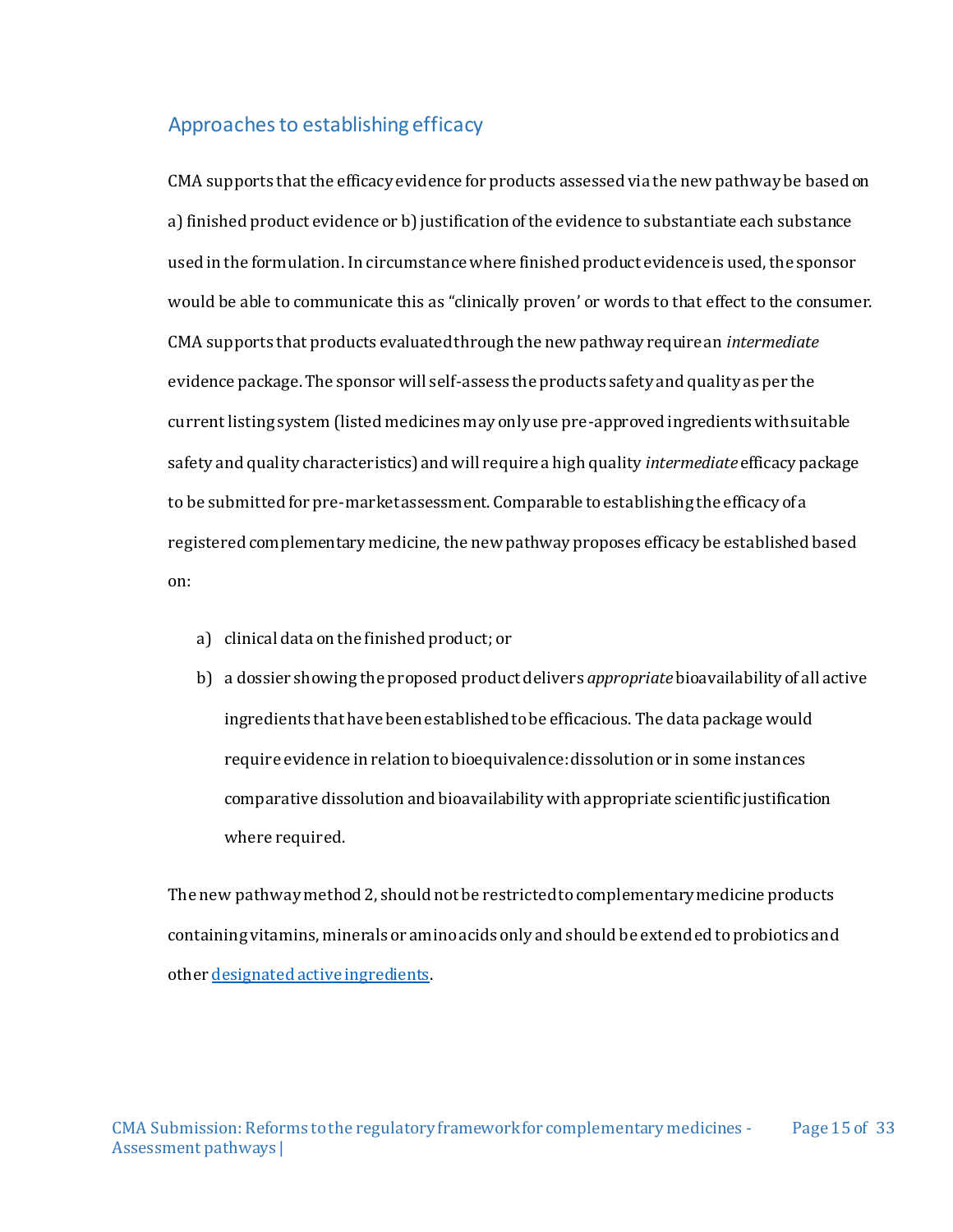# <span id="page-16-0"></span>Existing restricted representation approvals

CMA does not agree that indications referring to restricted representations that have already received prior approval should be required to transition to the new pathway. As stated, the intent of the new pathway, from an industry perspective was to encourage and provide incentives for the generation of a wider evidence base for complementary medicines and that this pathway be accessible as an opt-in arrangement. Consumers will be able to distinguish this category of goods from other listed medicines by the presence of an optional label claimer and similar on promotion material.

It is therefore reasonable to suspect that medicine sponsors having sought the appropriate approvals for use of restricted representations in advertising will seek to move their product into the new pathway in order to communicate to consumers that pre-market assessment of the product efficacy has occurred. It should not, however be a mandatory requirement that these products undergo additional assessment within the transition period, on top of having satisfied the public interest test criteria. Mandating such an approach is not an efficient use of TGA costrecovered resources.

### <span id="page-16-1"></span>Proposal three: approaches to establishing efficacy

# **3.4 Do you agree with the proposed methods to establish efficacy for products included via the new pathway?**

CMA supports the principle criteria for establishing the efficacy of products entering the new assessment pathway. However, it is agreed that the medicines evaluated through this pathway require an 'intermediate' evidence package and therefore scientific justifications should be permitted were unique requirements are presented.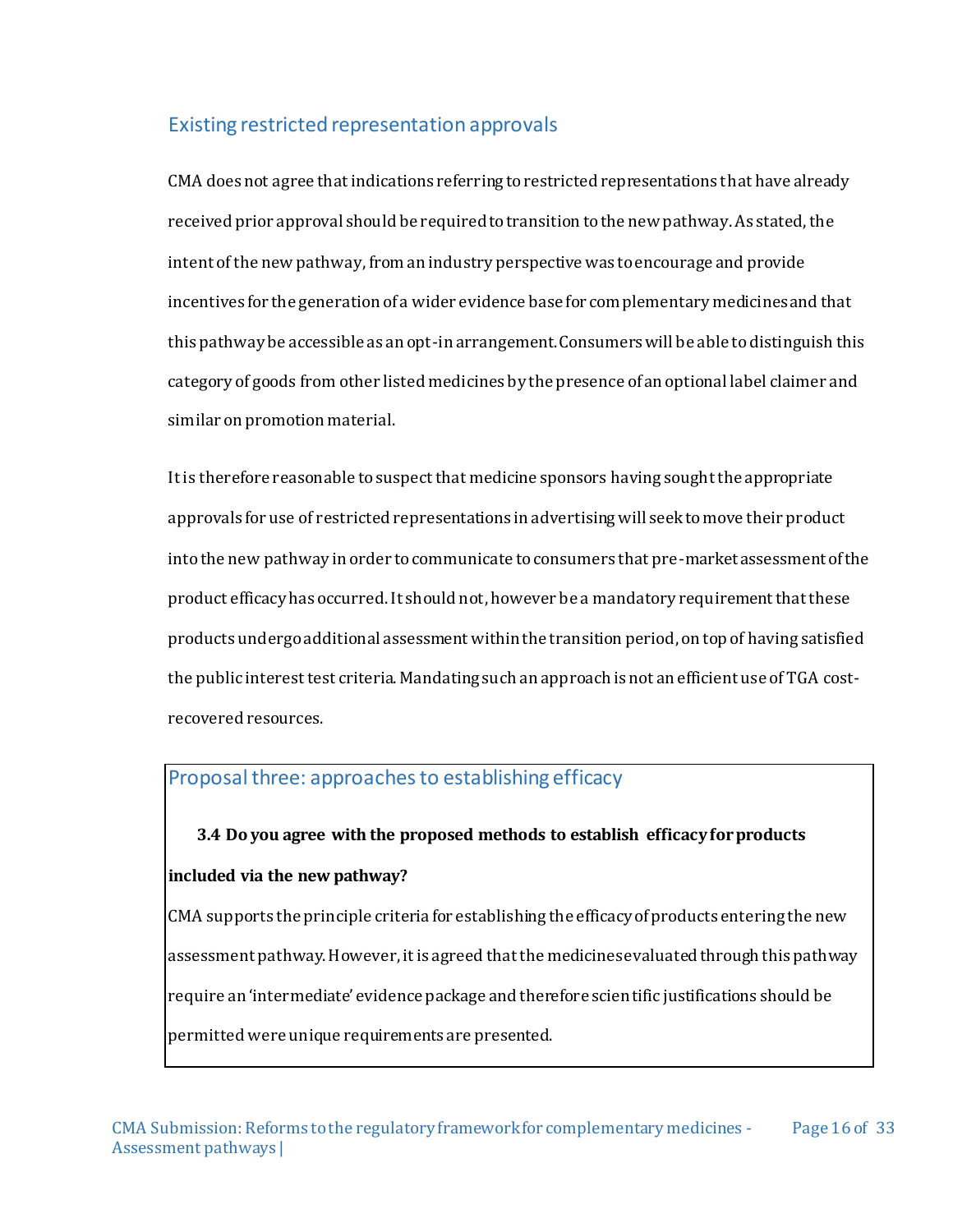# **3.5 Is the proposed approach to establish efficacy for current listed products that have a restricted representation exemption appropriate?**

There may be some circumstances where approval can be given to a listed medicine for the use of a restricted representation, this is in circumstances where:

a) the proposed representation refers to risk factors associated with a serious form of a disease, condition, ailment and/or defect; and

b) a clear public health benefit of such advertising can be demonstrated (in line with the Public Interest Criteria).

In some instances approval has been granted to use certain restricted representations in advertising to consumers where evidence has been provided to show the use of the restricted representation meets the public interest criteria included in Appendix 6 of the Therapeutic Goods Advertising Code. Therefore the decisions made by the Secretary to the Department of Health (or delegate) in relation to these approvals must remain valid.

For new applications via the new assessment pathway that contain a restricted representation, the approval must also provide for approval of that representation in advertising i.e. this should be streamlined and the sponsors should not be required to undertake a separate approval process as is current practice.

# <span id="page-17-0"></span>Proposal four: Evidence requirements

The principles of the existing evidence requirements for listed and registered complementary medicines will be retained to establish efficacy for low and high level indications respectively. CMA supports a comprehensive review of the evidence guidelines, in consultation, to establish a intelligibleset of criteria across the three pathways.

CMA Submission: Reforms to the regulatory framework for complementary medicines - Assessment pathways | Page 17 of 33 CMA proposes that sponsors seeking to include a complementary medicines on the ARTG via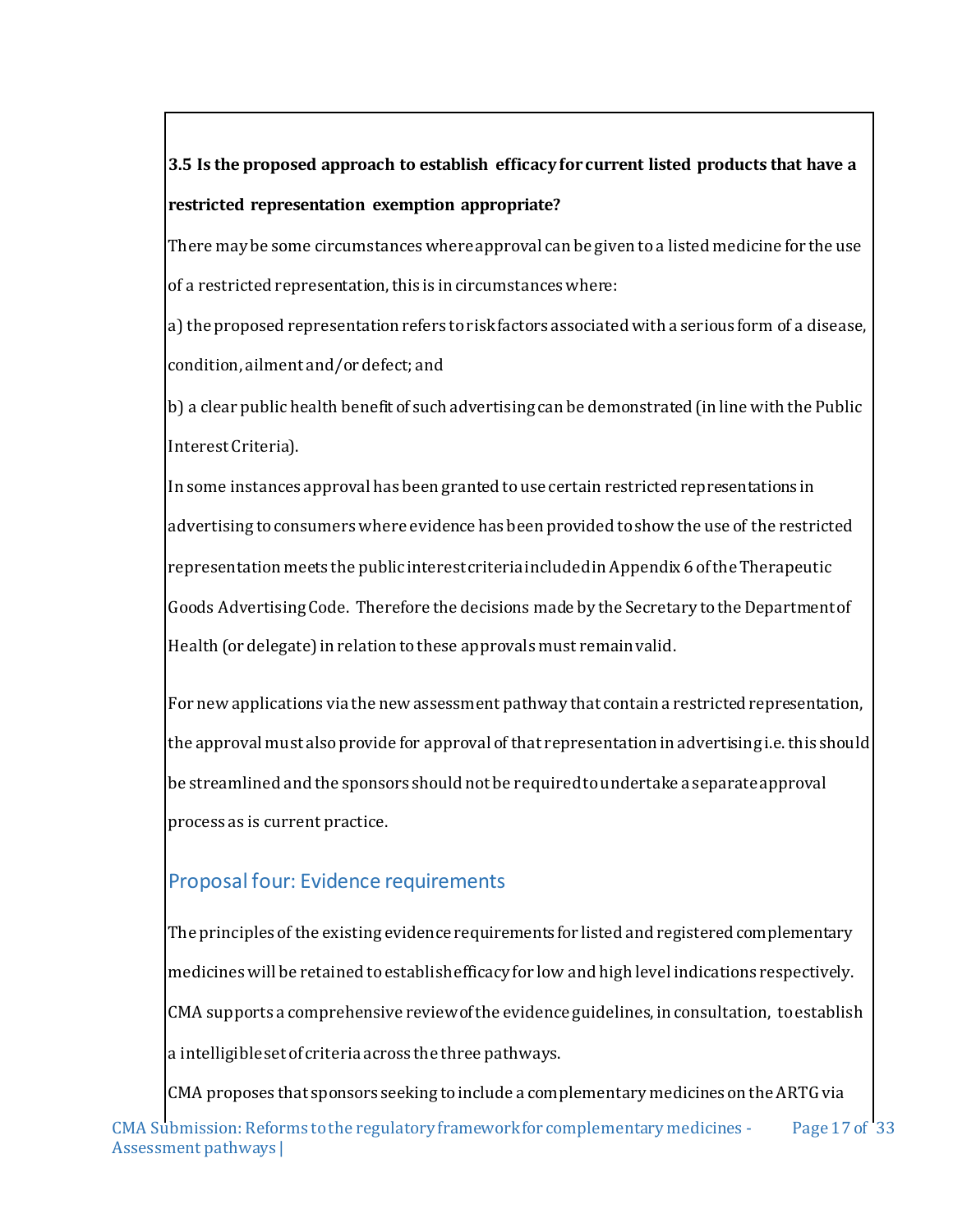the new pathway meet the principle criteria for evidence requirements as outlined in tables 2 and 3 of the consultation paper.

Note: Table 3: Proposed minimum literature requirements should be amended to refer to 'traditional' and 'scientific' not 'low level scientific' with regards to listed medicines.

#### **Evidence requirements**

### **3.6 Are the evidence requirements appropriate for the new pathway?**

As stated above, evidence packages to support applications for the new pathway should be of an *intermediate* level and allow scientific justifications were unique requirements are presented. The pre-market assessment of products via the new pathway should involve the assessment of the medicine presentation, including a copy of the product label.

As applications submitted via the new pathway will be assessed for efficacy at a *similar* standard to registered CMs, it should be sufficient that the individuals used in the trials be accepted as 'non-healthy', that is, have a condition and be on medication(s).

Table 4: Method 2: Dissolution data and bioequivalence data should refer to requirements and guidance contained in the Australian Regulatory Guidelines for Complementary Medicines (ARGCM) rather than the currently referred document: Guidance 15: Biopharmaceutic studies, which relates to prescription medicine requirements.

This document should be used only as a general guide for lower risk listed medicines entering the new pathway establishing dissolution/comparative dissolution and bioequivalence on the product.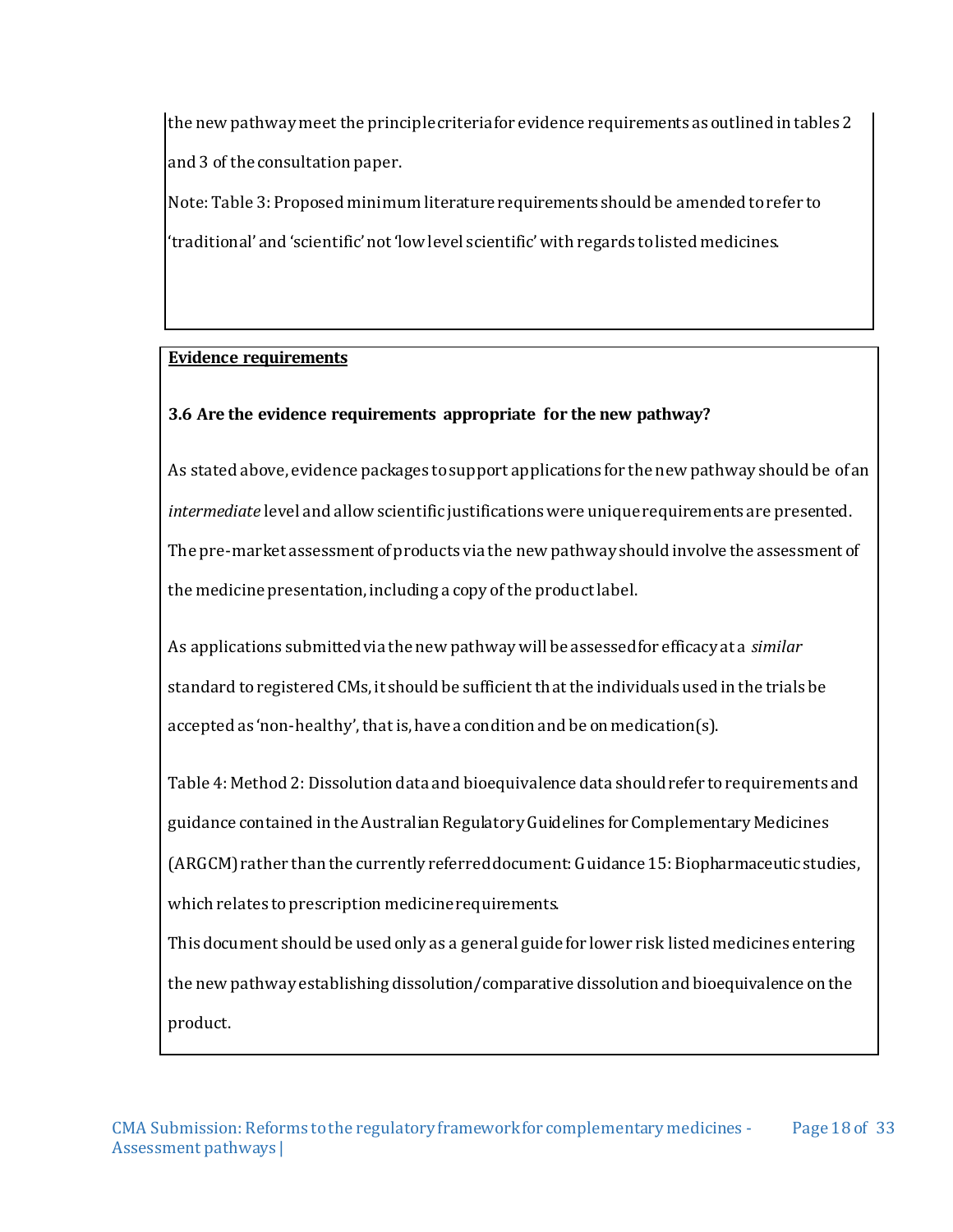All evidence will be subject to the minimum requirements as outlined in the Evidence Guidelines for listed medicines (July 2014) for relevance, quality and consistency.

Industry requests efficacy assessments using method 2 allow bioequivalence to be established for existing products in overseas markets.

#### **3.7 Do the proposed levels of assessment align with the proposed risk-based hierarchy?**

The proposed levels of evidence assessment are aligned with higher risk registered medicines. Products entering the new pathway are for all other purposes lower risk listed medicines entering into a more robust pathway due to the evidence held to substantiate more specific therapeutic indications. It is therefore appropriate that a greater, intermediate level of assessment be conducted on these products to expand the evidence base for complementary medicines.

Consideration will however be required when assessing products through the new pathway that include a mix of higher level indications and traditional use indications, as to the degree of evidence used support each paradigm.

# **3.8 What other considerations may need to be taken into account in implementing the new pathway?**

As mentioned above, this assessment pathway should be allocated for medicine sponsors to opt-in for assessment on the evidence generated (product or ingredient) to support specific indications. It should therefore remain undefined and flexible in its application for the first phase of its roll out and reassessed at 12 and 24 months for continued improvements and related guidance material to stakeholders.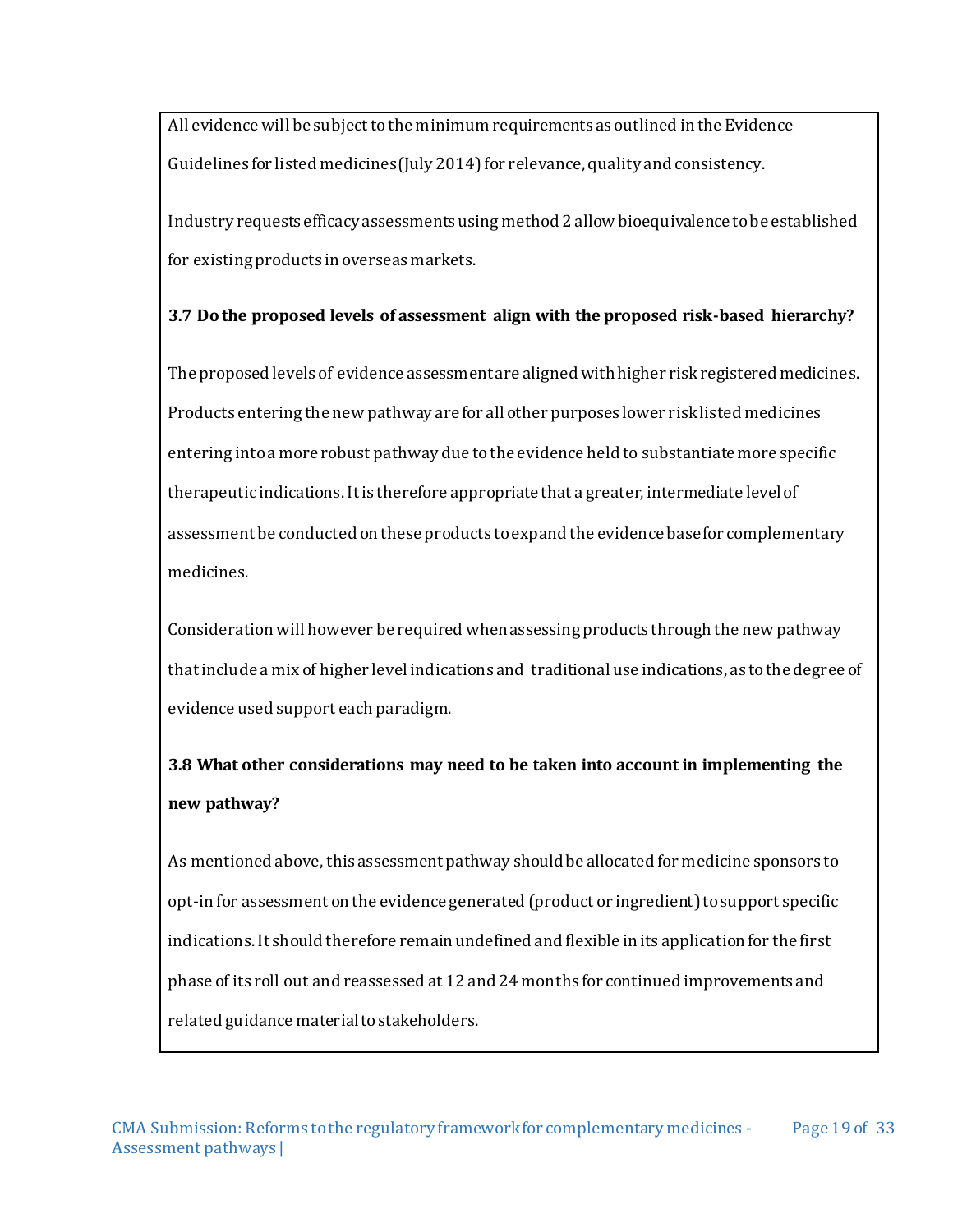# <span id="page-20-0"></span>Implementing the list of permitted indications

The Government has accepted recommendation 38; that the TGA establish a list of permitted indications from which sponsors must exclusively draw from in order toinclude a listed medicine on the ARTG. To give effect to this recommendation it is proposed that access to the free text field will be removed so that sponsors will be required to select indications from the permitted indications list only. It is noted that the TGA will draw extensively from the work previously undertaken on the permitted indications project and that implementation will require legislative change, all of which will be subject to further consultation with consumers, sponsors and health professionals.

#### **Criteria for permitted indications**

# **4.1 Are the proposed criteria for inclusion of an indication on the permitted indications list appropriate?**

CMA supports that *low*level indications which meet the proposed amended criteria below be included into the list of permitted indications.

- The indication must meet the definition of a therapeutic indication (i.e. must descr ibe a therapeutic use for the goods)<sup>12</sup> and be classified as a specific or non-specific indication.
- "The indication must be a low level indication". CMA supports this criteria be amended to: include permitted indications that are consistent with what is appropriate/suitable for use in listed medicines, as detailed in the ARGCM13.

The ARGCM should then be expanded to provide additional clarity to sponsors as part of this reform process. The reason for removing reference to 'low level indication' keeps

 <sup>12</sup> All other statements and claims relating to a medicine (for example,'25% more' or 'new and improved formula') are not indications and will not be able to be included in the permitted indications list. <sup>13</sup> Indications permitted for use in listed complementary medicines, ARGM October 2016, p44-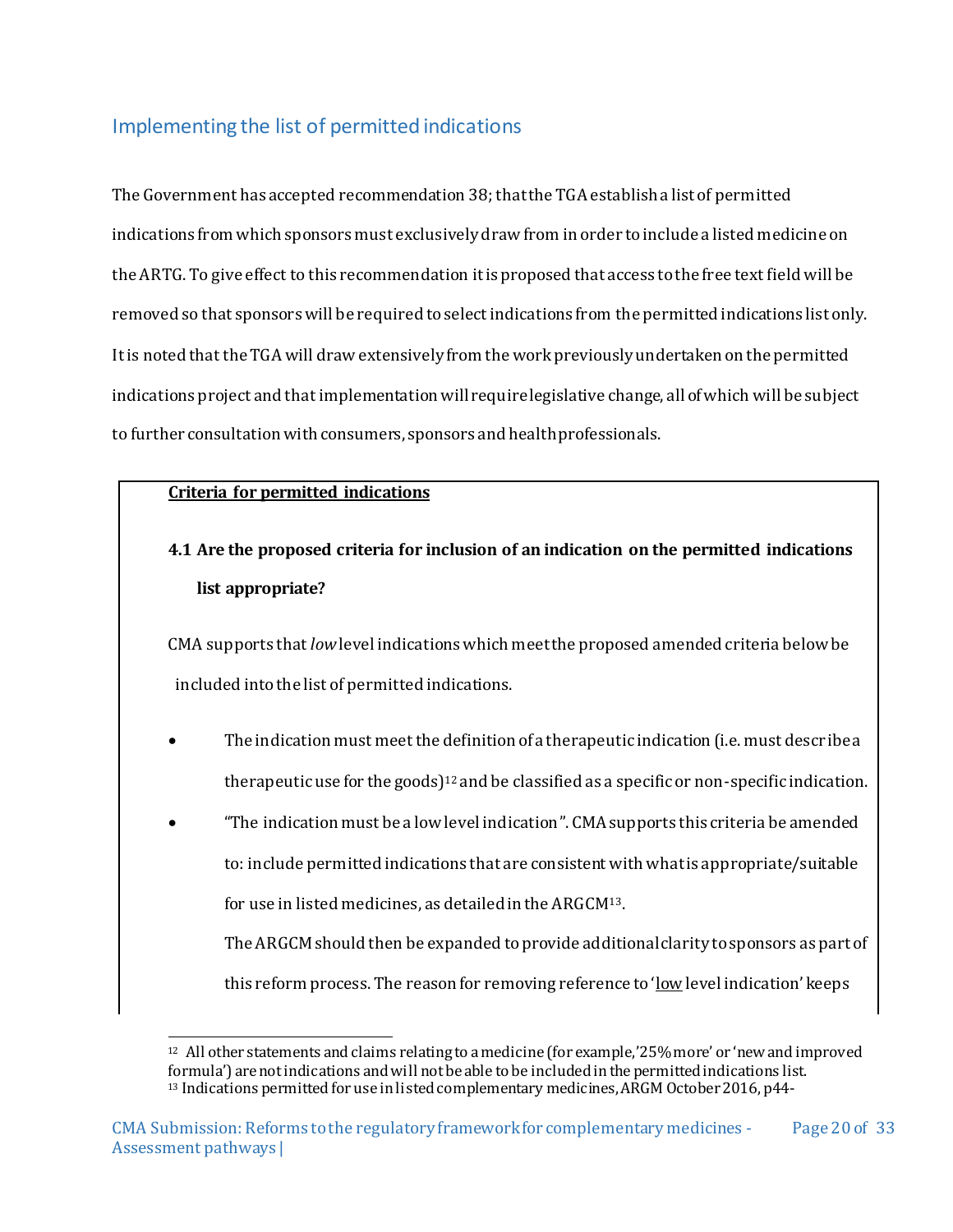alignment with the principle of selecting an indication from the permitted indications list does not absolve a sponsor from any obligations under the Act or related Regulations.

- The indication must be capable of complying with the Therapeutic goods Advertising Code when included on product label and promotional materials.
	- The indication must be consistent with the relevant paradigm (scientific and or traditional use).
	- The indications should be sufficiently flexible to enable sponsors to have market differentiation14.

By implementing the above criteria will ensure that indications considered appropriate for listed medicines will be accepted for inclusion on the permitted indications list.

**4.2 What other considerations should be taken into account in implementing the permitted indications list?**

CMA supports that the criteria for indications will not reduce the ability of sponsors to use indications which are currently appropriate for listed medicines.

Another consideration relates to the proposed control on restricted representation indications. The Electronic Listing Facility (ELF) currently provides a list of 'coded indications', which under these reforms will be updated to represent the conclusions of the permitted indications project. Sponsors may then choose from the list of permitted indications when self-listing their medicine on the Australian Register of Therapeutic Goods (ARTG). The fact that an advertisement for a medicine includes a therapeutic claim based on a permitted indication listed in the ARTG does not automatically mean that the advertising claim is acceptable. The

 <sup>14</sup> The Expert panel noted that permitted indications should be sufficiently flexible to enable sponsors to have market differentiation.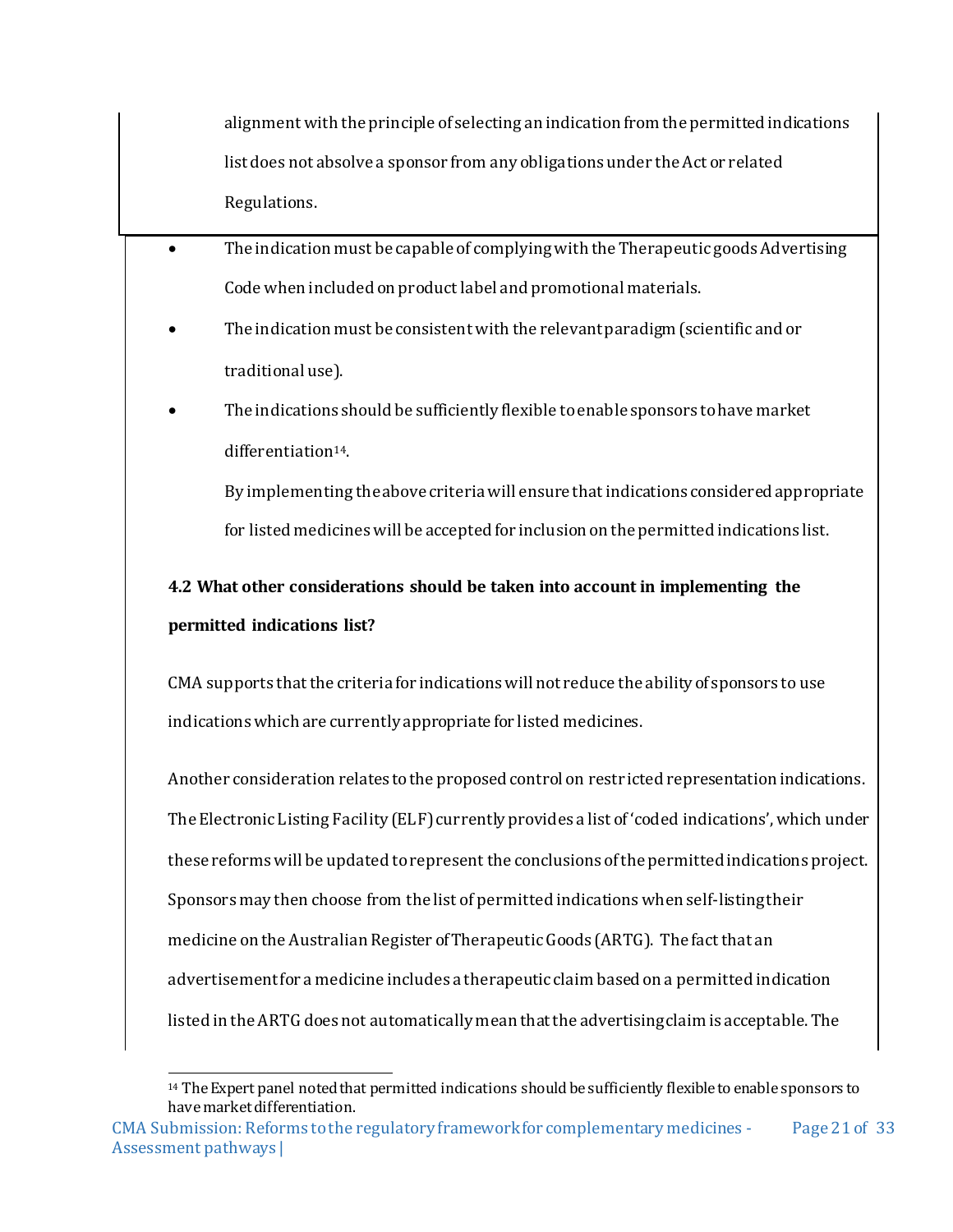sponsors must also certify that in relation to the medicine, they will comply with every requirement relating to advertising applicable under Part 5-1 of the *Therapeutic Goods Act 1989* (the Act) and under the *Therapeutic Goods Regulations 1990* (the Regulations) including the Advertising Code. In particular, advertisements for therapeutic goods must not refer, expressly or by implication to a "prohibited representation" under any circumstances or a "restricted representation" unless prior TGA approval has been obtained under sections 42DF or DK of the Act (see also section 5(2) of the Advertising Code). It is also the responsibility of the advertiser to ensure that restricted representations are not used without the necessary approval under 42DF or 42DK of the Act and that the advertisement complies with any condition that may apply for that approval. There will be a number of examples in which prior approval has been obtained and applies to complementary medicines and that need to be catered for in the permitted indications list and functionality.

## <span id="page-22-0"></span>Indications suitable for inclusion in the permitted indications list

A low level indication, and therefore a permitted indication, may refer to:

- health enhancement
- health maintenance
- prevention of dietary deficiency
- a disease, ailment, defect or injury other than a serious form of those diseases.

#### **Indication qualifiers**

A permitted indication must not refer to or imply prevention, alleviation or cure of any form of disease, aliment, defect or injury other than a serious form of those diseases.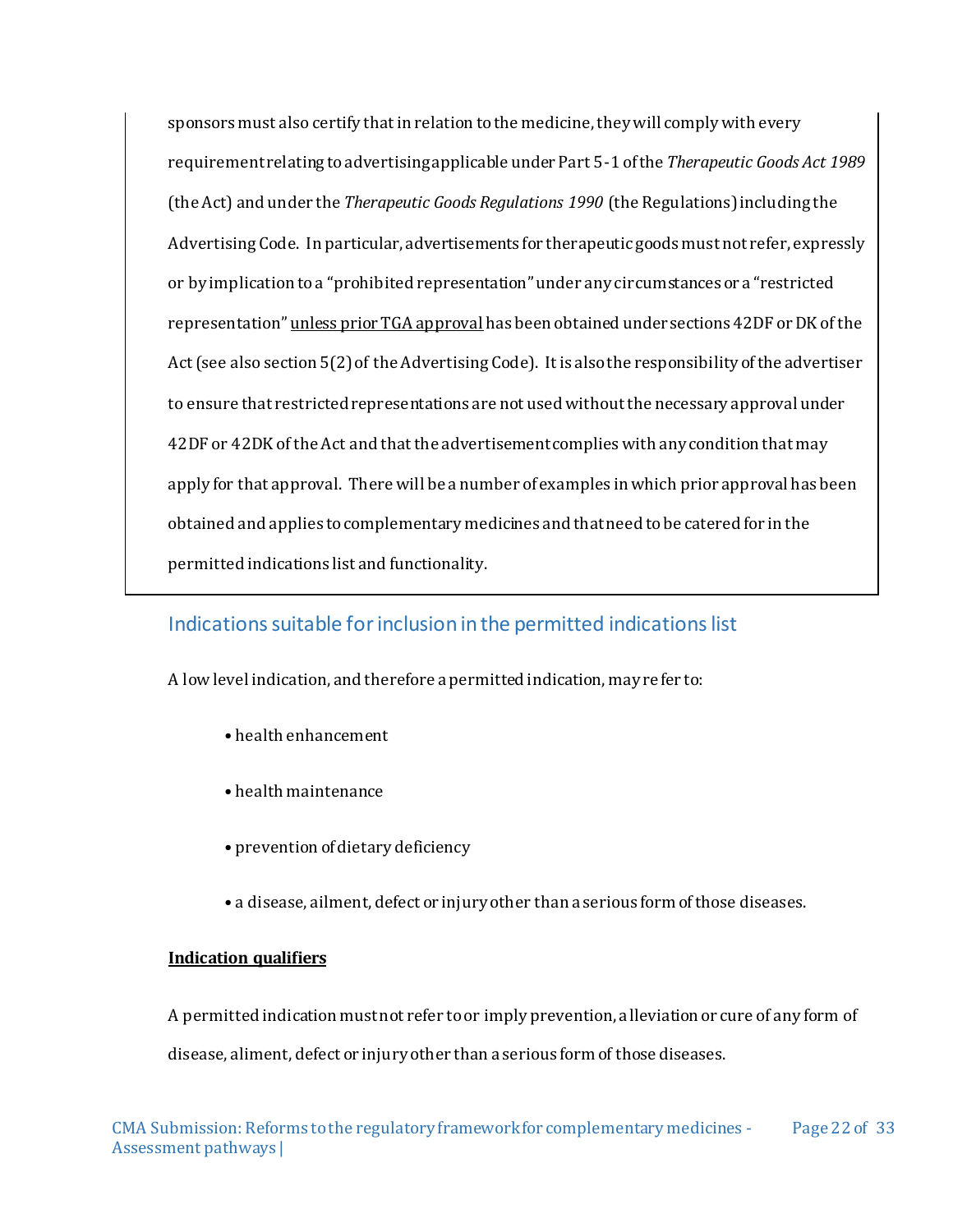Table 1 in Part 2 of Appendix 6 to the Advertising Code contains a list of broad categories of diseases, conditions, ailments or defects. Within each category will be many different individual forms of the disease, condition, ailment or defect, these will include forms that are considered "non-serious" due to certain qualifiers; and others considered to be "serious" which are considered to be restricted representations and require "approval".

It is therefore important to note that the way in which claims are qualified is extremely important and must be done within the context of the likely take-out by a reasonable consumer. The use of indication qualifiers and it reflection of the evidence held by the sponsor needs to be taken into account in implementing the permitted indications list. This will also provide sponsors with the ability to differentiate their listed products in the market.

The *Evidence Guidelines for Listed Medicines* (July 2014) states the mandatory components that an indication is made up of includes: the traditional context (if applicable), action and target components. These mandatory components can be qualified with optional qualifying terms such as action qualifiers, target qualifiers and indications qualifiers to further specify the therapeutic use of the goods.

CMA supports in principle that the existing indication structure will be maintained and will provide specific comment in line with the follow up consultation on the list of permitted indications.

As this set of recommendations was consulted on in the absence of the detail surrounding the permitted indications project, CMA reserves the right to provide additional responses on aspects of this consultation in due course.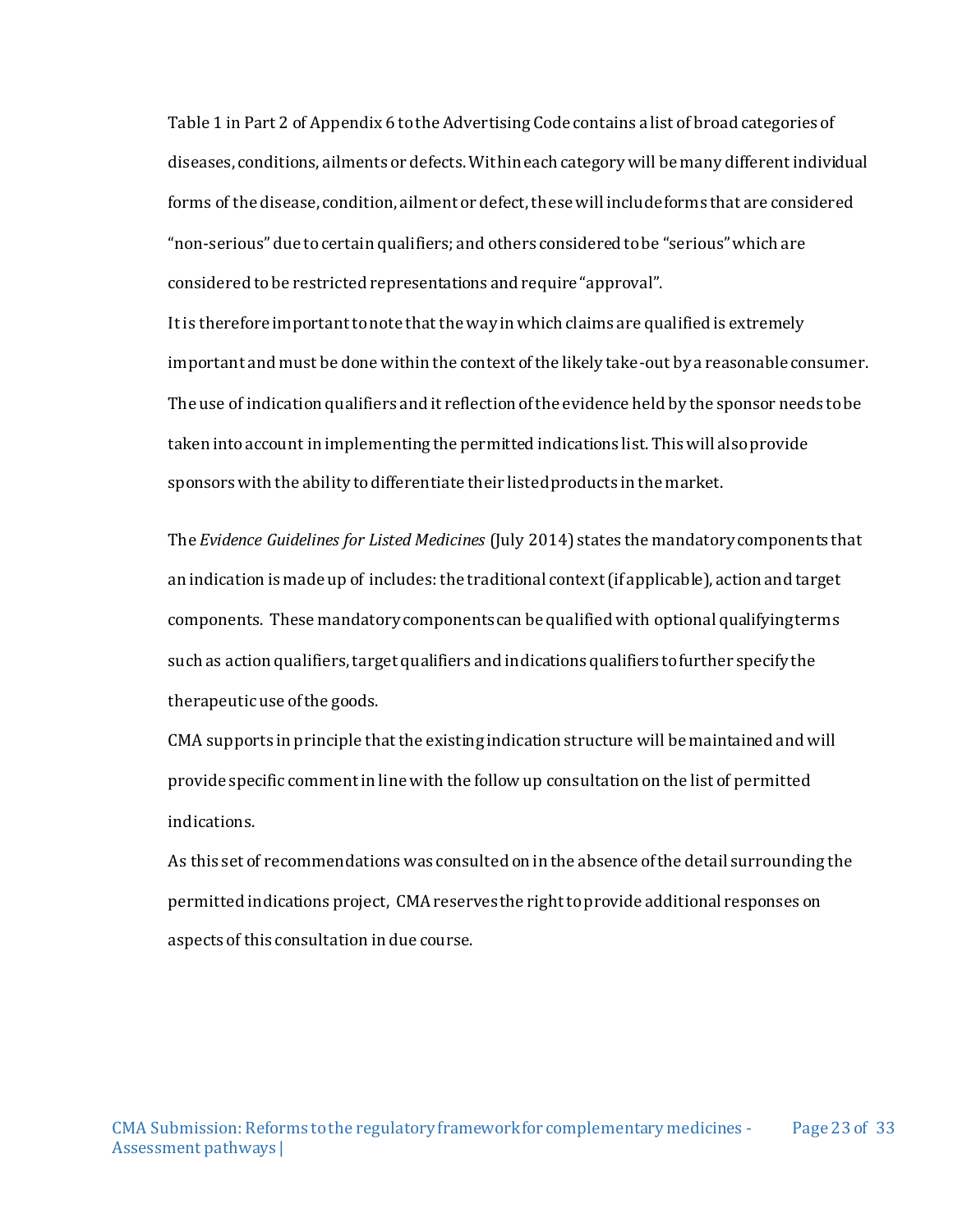#### **Indications not suitable for inclusion in the permitted indications list**

Please see the section above for CMA's position on the inclusion of biomarker indications into the permitted indications list.

A low level indication, and therefore a permitted indication, must not:

- Refer to, or imply, the prevention, alleviation, or cure of any form of disease, aliment, defect or injury;
- Contain a prohibited representation ;
- Contain a restricted representation, unless prior approval has been granted; or
- Have been specified in a non-permitted indications list (to be consulted on).

CMA suggests that to distinguish those indications that have been granted prior approval for use in advertising to consumers, while still meeting the requirements of a correct ARTG entry, the indications list could include those restricted representations but not make them 'selectable' for new AUST L products entered into the ARTG, unless additional approval is granted.

# <span id="page-24-0"></span>Mechanisms to allow market differentiation of products

CMA agrees with the principle of sponsors being able to vary the wording of the permitted indication(s)on the product label and other advertising, providing the meaning and intent are not changed. This and the use of indication qualifiers toreflect the evidence held by the sponsor will provide sponsors with the ability to differentiate their listed products in the market.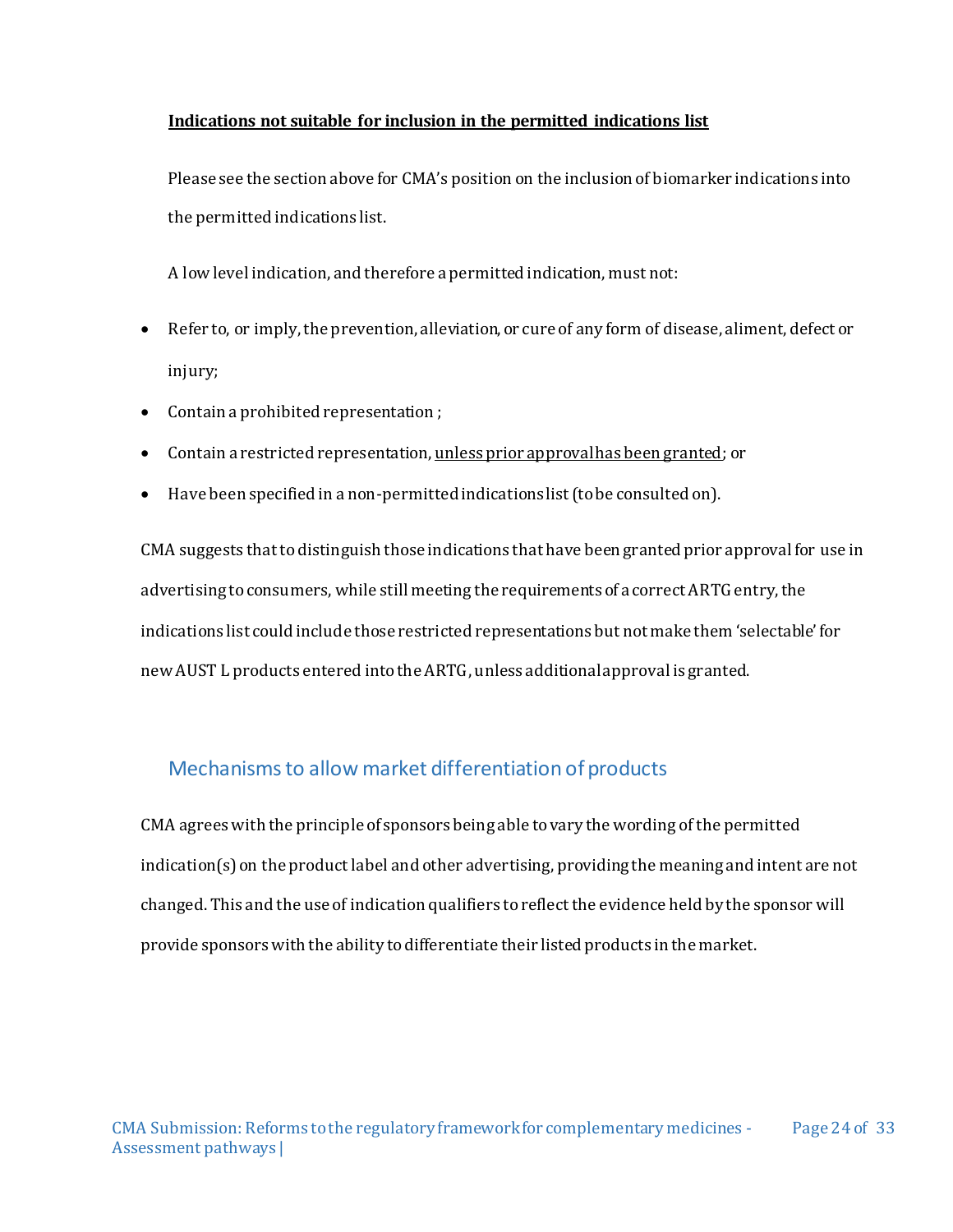#### **Structure of permitted indication**

CMA does not agree with the broad statement that the use of indication qualifiers requires sponsors to hold commensurately more specific evidence (page25), if that specific evidence is referring to clinically trialled evidence only. As demonstrated above, there are instances where the use of qualifying statements actually justifies the use of the medicines within the listed paradigm e.g. May help, healthy, mild, occasional and for the temporary relief of, etc.

This criteria should only relate to specific target indications. This would also appear to be in line with the wording of the current evidence guidelines with reference to specific and non-specific core indications (Evidence Guideline 2014, p13).

### <span id="page-25-0"></span>Implementation of the permitted indications lists

# <span id="page-25-1"></span>Options for implementation of the permitted indications list

**4.3 is option 2 for selecting indications for inclusion on the ARTG and on product labels and promotional material suitable to address the objectives for permitted indications.**

**4.4 what other considerations should be taken into account in implementing the permitted indications list?**

CMA is generally supportive of option 2: core permitted indications which can be modified with pre-approved qualifiers. Under this option the core permitted indications would be specified in a legislative instrument. Applicants could modify the core indications to align with supporting evidence by selecting pre-approved qualifiers from a drop-down list. This would allow for specific indication qualifiers to be approved through administrative measures rather than being legislative in nature, reducing the overall number of inductions required. Under this option that TGA, will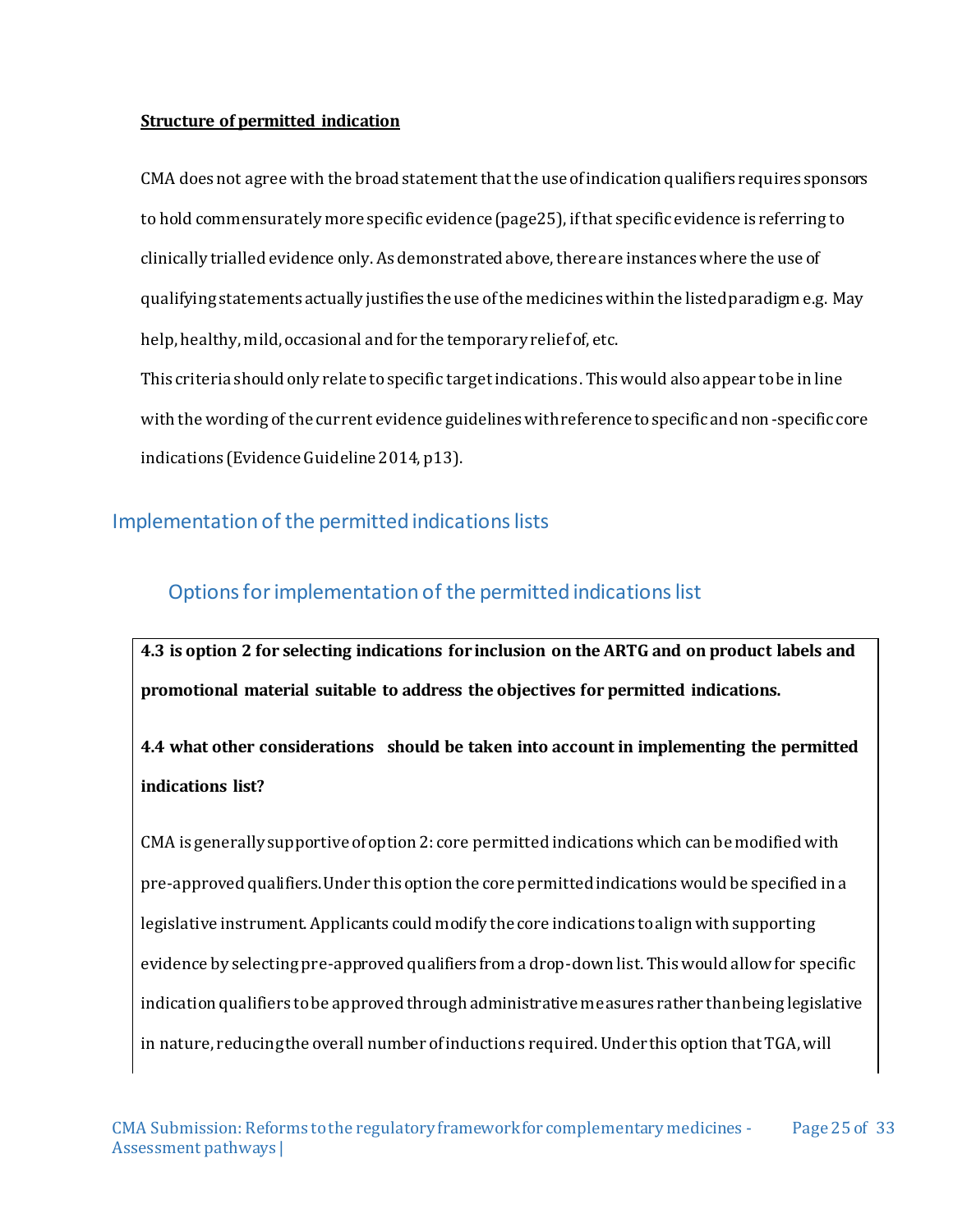develop a comprehensive list of traditional and scientific core indications and qualifying terms in consultation with stakeholders.

#### **Additional requirements for the use of permitted indications**

As outlined throughout this submission, CMA supports appropriate risk mitigating strategies which offset that listed medicines are not subject to full pre-market approval prior to market. The examples provided in this section of the consultation paper appear consistent with the current regulatory framework.

# <span id="page-26-0"></span>Claiming evidence of efficacy

To support the use of the new pathway, sponsors will be able to elect to use a label claimer to communicate that the products efficacy has been independently assessed. This will also allow products that have been assessed under the new pathway to differentiate themselves in the market.

CMA supports that the use of label claimers be supported by a TGA education campaign to translate the benefits to stakeholders more broadly.

#### **Criteria for use of 'claimers'**

**5.1 Do the proposed criteria for the use of a claimer address the objectives for the recommendation?**

**5.2 What other considerations should be taken into account in implementing this recommendation?**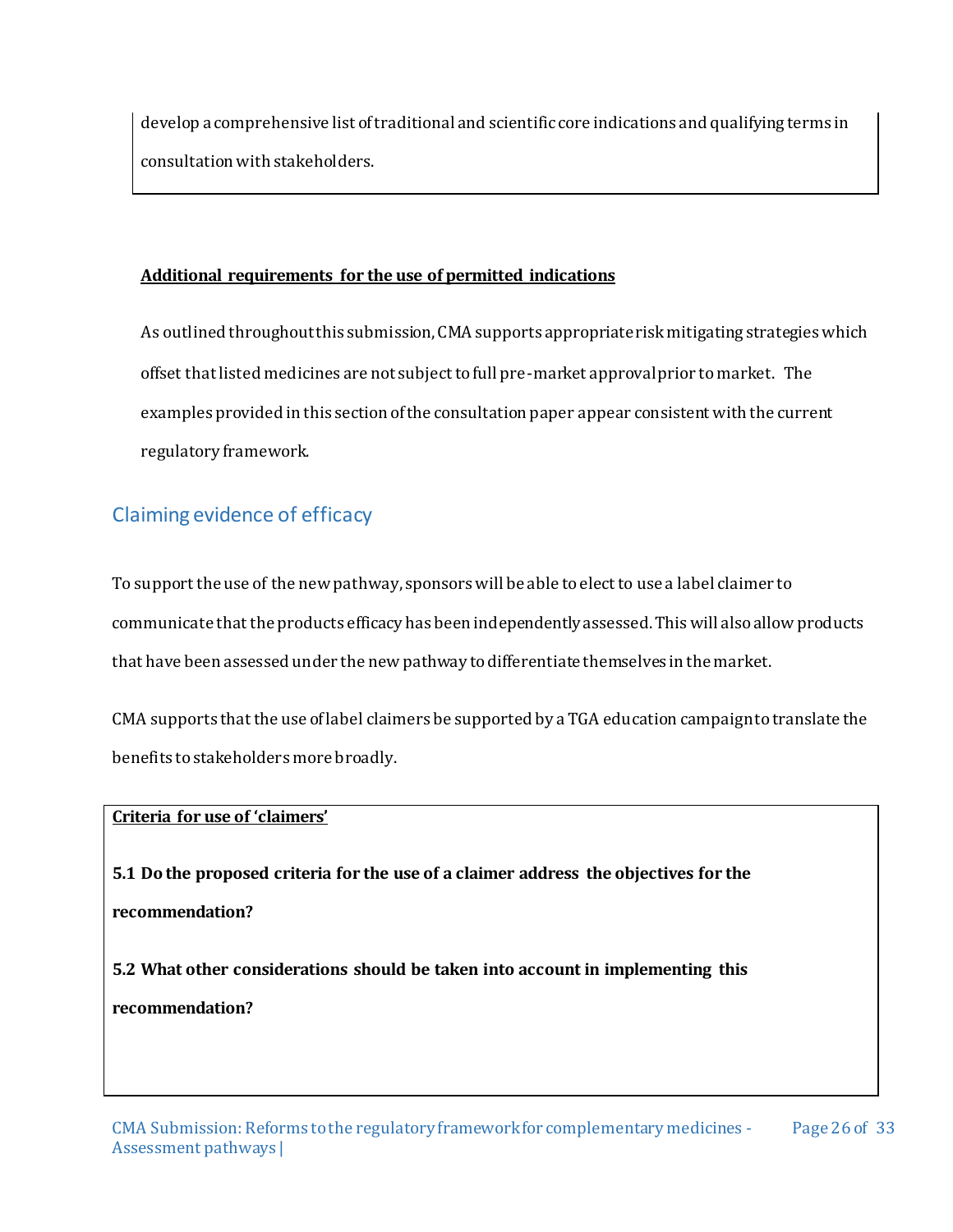CMA agrees with the majority of the criteria proposed in the consultation paper for the use of positive claimers and that legislative change will be required to implement this recommendation. We are supportive of a claimer being approved for complementary medicines evaluated by the TGA via the new pathway and registered complementary medicines that have undergone pre-market assessment. However, as stated earlier in this submission, it is incumbent on the regulator to make efficient use of cost-recovered resources, including post-market listing compliance of complementary medicines. Therefore, CMA's position is that the proposed increase to the number of post market reviews should focus on, as it was originally established for, those products that are not subject to pre-market assessment scrutiny.

#### **Presentation of claimer statements**

#### **5.3 Will the use of a claimer on complementary medicines have any unintended consequences?**

CMA suggests that to address any unintended consequences the introduction of this type of label claimer may present, an education and awareness campaign should accompany the changes, similar to that recently conducted for changes to medicines labeling names.

### **5.4 should the claimer be presented as a visual identifier as well as a statement?**

CMA outlines that label space will become an issue for some sponsors and that a choice of statement or visual symbol be offered. Given the inclusion of the claimer will be optional, should the sponsor elect to include the claimer then the visual identify may be another optional addition in conjunction with the statement and noting the comment provided in 5.3.

#### **5.5 Do you have any other views on the possible wording or design of the label claimer?**

#### **5.6 What other considerations should be taken into account in implementing the claimer?**

The proposed presentation of the label claimer should be subject to consumer user testing to determine what is the most appropriate form of communication, especially given the font size of the claimer should be in line with that of other indications and advisory statements for medicines.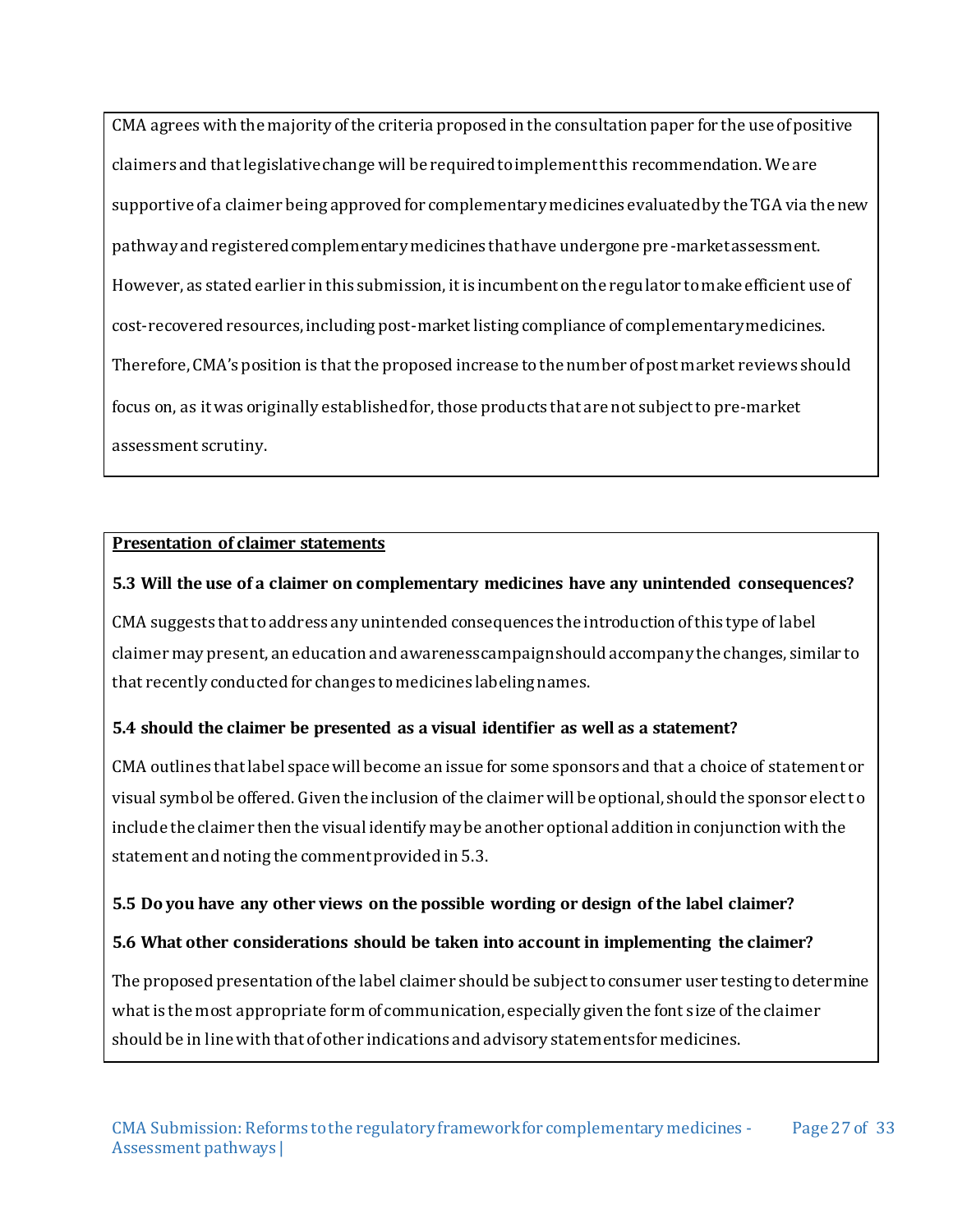# <span id="page-28-0"></span>Incentives for Innovation

CMA strongly supports the recommendation for mechanisms to improve the competitiveness of the Australian complementary medicines industry by providing incentives for innovation. While this aligns with increasing the evidence base for CMs and being able to communicate this to consumers more readily, through a combination of market exclusivity and data protection options, it will also allow sponsors to update or redevelop premium products for future growth as well as the incentive to launch new offerings to the market. CMA considers this to be a particularly important reform recommendation given recent government reviews have made recommendations to remove the Innovation Patent that applies to this sector.

In determining the criteria for innovation incentives, concepts are explored such as not permitting incentives where marginal innovations are made. CMA submits that such criteria will need to be supported by additional guidance material and come under further consultation for appropriate implementation.

#### **Protection of new ingredients**

CMA strongly supports that a 3 year period of market exclusivity be provided to successful applicants of complementary medicine ingredient(s). The proposed approach would allow a 'first to market advantage' while also encouraging further research into new ingredients. Under this proposal the use of the protected ingredient would be limited to the applicant or persons nominated by the applicant. CMA agrees that the compositional guideline <sup>15</sup> relating to the applicants new ingredient not be made public until the ingredient reverts to a general approval (after two years).

 <sup>15</sup> A TGA compositional guideline is a summary of descriptions, tests and appropriate acceptance criteria (which are numerical limits, ranges or other criteria) that define the characteristics and specify the composition of an ingredient permitted for use in listed medicines.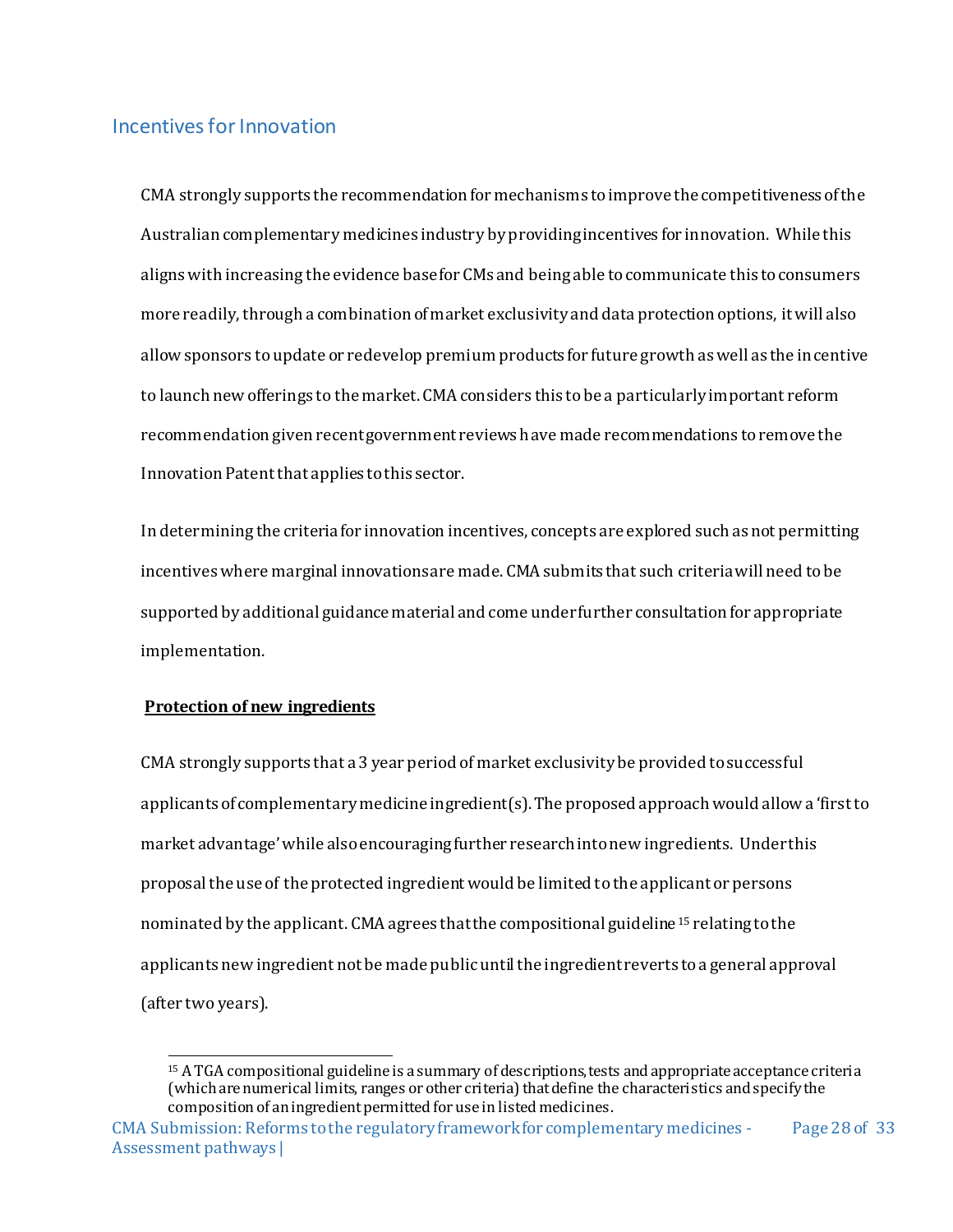# **6.1 Is the proposed process and mechanism to provide market protection for new ingredients applications appropriate?**

CMA agrees with the proposed mechanism to provide market protection to applicants of new complementary medicine ingredients.

# **6.2 Is the proposed 2 year period of exclusivity an appropriate period to reward innovation and allow for a return on the investment made?**

CMA agrees with a **three year** period of market exclusivity as this will, for the majority of applicants, provide the desired return on investment. This is especially true given the culmination of MMDR reform recommendations relating to greater use of overseas NRA decisions.

# **6.3 Should multiple applicants be able to apply for exclusive use of the same new ingredients using their own data during the exclusivity period?**

CMA agrees that this recommendation will still provide a 'first to market advantage' for the original applicant provided subsequent applicants are not afforded an abridge assessment off the back of the existence of the original applicants (protected) work.

#### **Protection of efficacy data from clinical studies**

**6.5 is the proposed process and mechanism to provide data protection for efficacy data appropriate?**

**6.6 is the proposed 3 year data protection period for efficacy data appropriate to reward innovation and allow for a return on the investment made?**

CMA proposes a 5 year data protection or market exclusivity period for new formulation / indication combinations. Criteria for data protection to acknowledge that the efficacy assessment

CMA Submission: Reforms to the regulatory framework for complementary medicines - Assessment pathways | Page 29 of 33 will be conducted to a registerable level and therefore equitable timeframes should apply.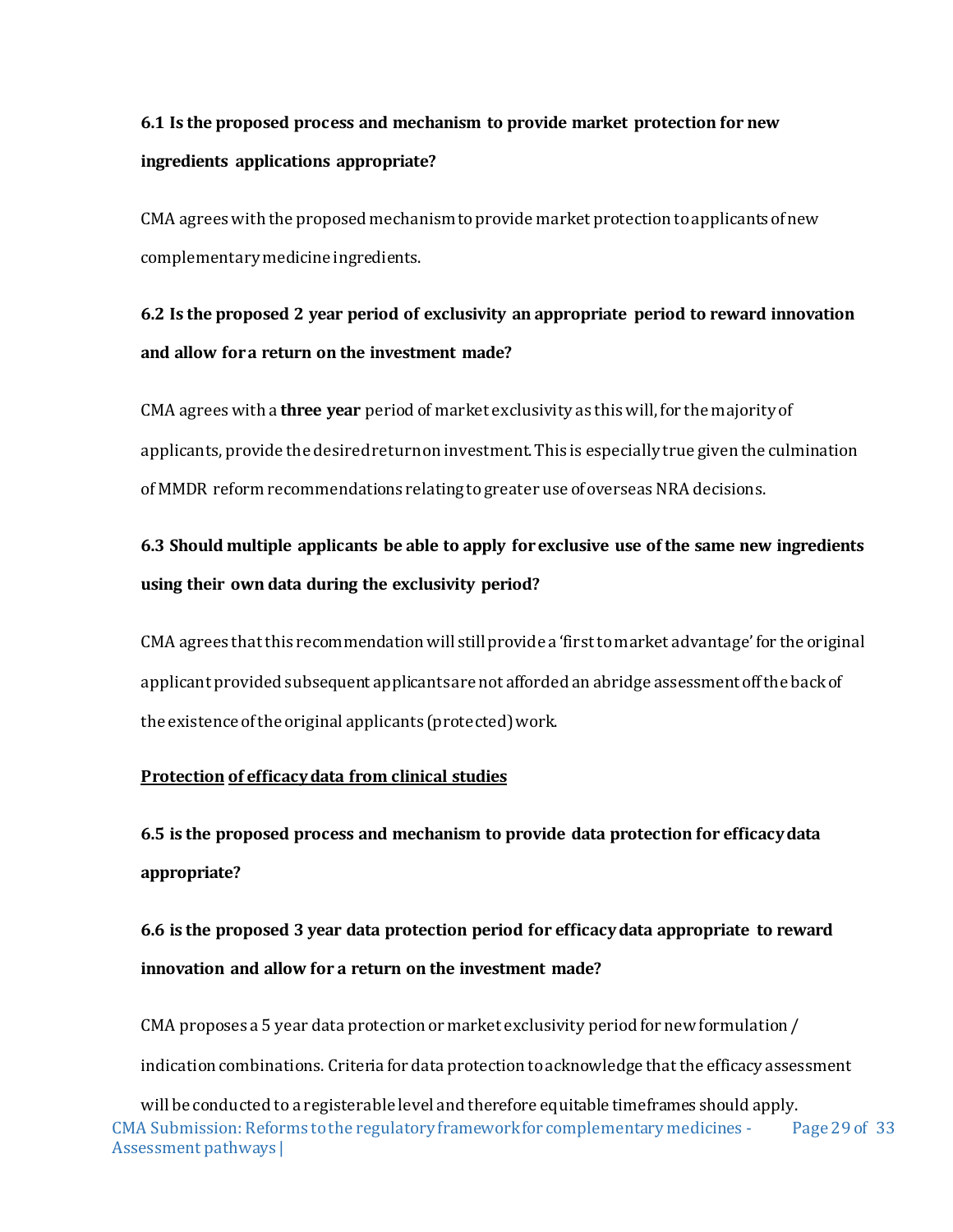**6.7 Should protection be available for new users of existing substances and/or be available for information that is not in he public domain?**

**6.8 what other considerations should be taken into account in implementing the propose incentives for innovation?**

CMA supports that in line with the implementation of the new assessment pathway, higher level indications may be subject to exclusive use.

CMA agrees that a period of data protection be provided to applicants of medicines approved through the new pathway that provide direct clinical data on the finished product formulation. It is appropriate in this circumstance that the protection be commensurate with that provided to registered medicines under section 25A of the Act (5 year period of protection), given the investment of resources to prepare clinical data on the finished product.

In addition, CMA supports that modified forms of data protection be further explored that would allow for protection for instances where published clinical studies refer to a specific brand named product or specific formulation.

#### <span id="page-30-0"></span>Implementation

#### **Transitional arrangements**

#### **7.1 Do you agree with the proposed principles to support transition arrangements?**

#### **7.2 what other factors should be considered?**

CMA welcomes the opportunity to continue to work with the regulator in developing the associated business processes and guidance documents to support the implementation of the reforms.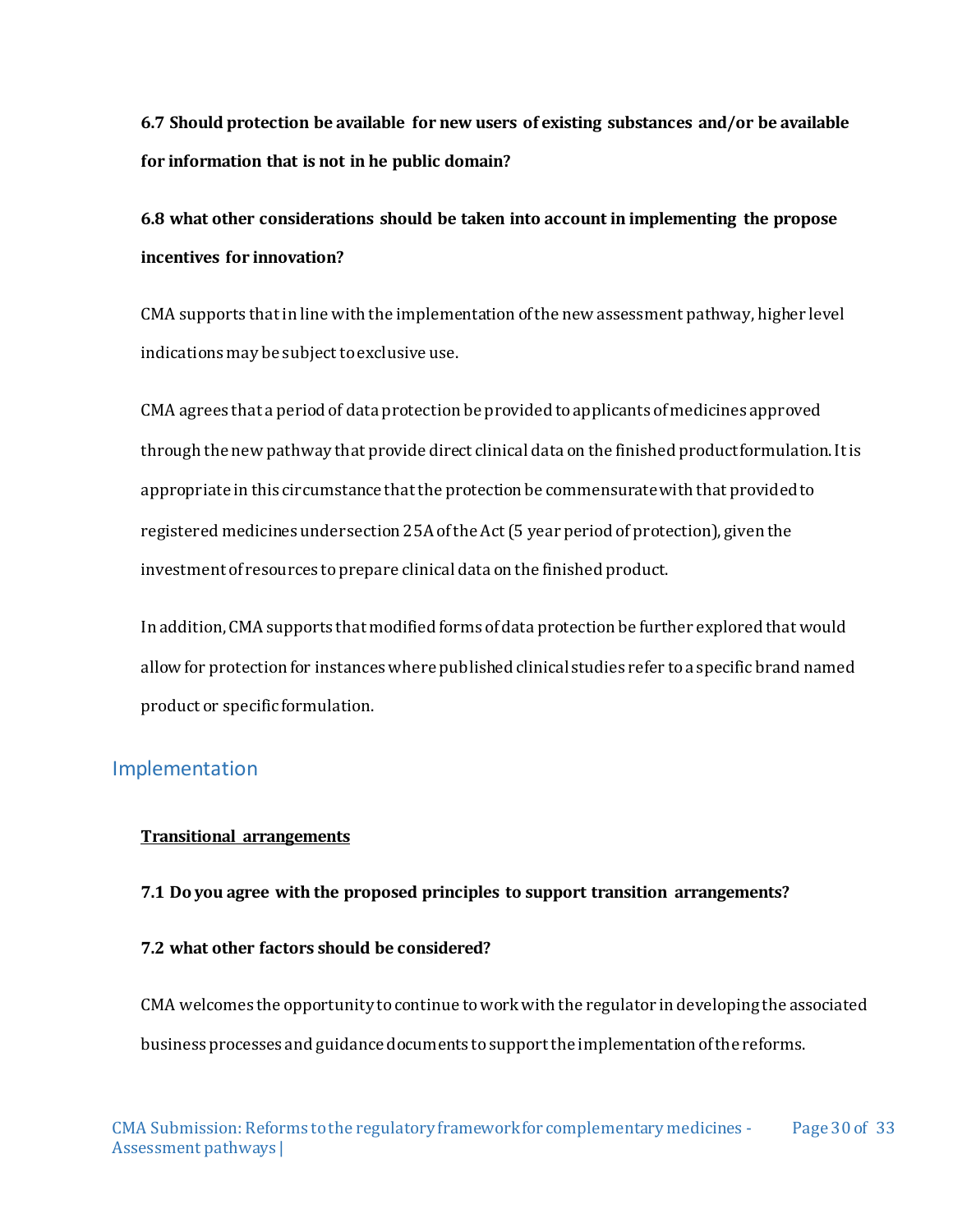CMA proposes a four year transition arrangement to bring existing listed products in line with the revised permitted indications list and that this would allow for an overlap with the transition period for the Therapeutic Goods Order TGO 92 – *Standard for labels of non-prescription medicines*. The transition period for the new assessment pathways should commence from the time the pathway becomes available. See CMA's earlier comments on considerations for listed products with biomarker indications and restricted representation approvals.

#### <span id="page-31-0"></span>Administration

#### Fees, charges and timeframes

CMA agrees in principle with the proposed creation of application and evaluation fees to accommodate the new pathway and implementation of the indications project and that the fees will align with the principles of the *Australian Government Cost Recovery Guidelines*. CMA supports that the timeframes for applications via the new pathway be significantly reduced compared to registered complementary medicines due to only the efficacy of the product requiring pre-market assessment.

With regards to efficacy assessments, legislated timeframes for which TGA decisions must be made should be established once pilot assessments have been conducted and benchmarks established.

#### <span id="page-31-1"></span>Conclusion

With these reforms and a combination of self/ co-regulatory mechanisms outlined in the package of MMDR reforms, the TGA will continue to operate effectively and efficiently in respect of regulatory imposts such as timeframes and costs to industry, while also maintaining appropriate public health and safety protections.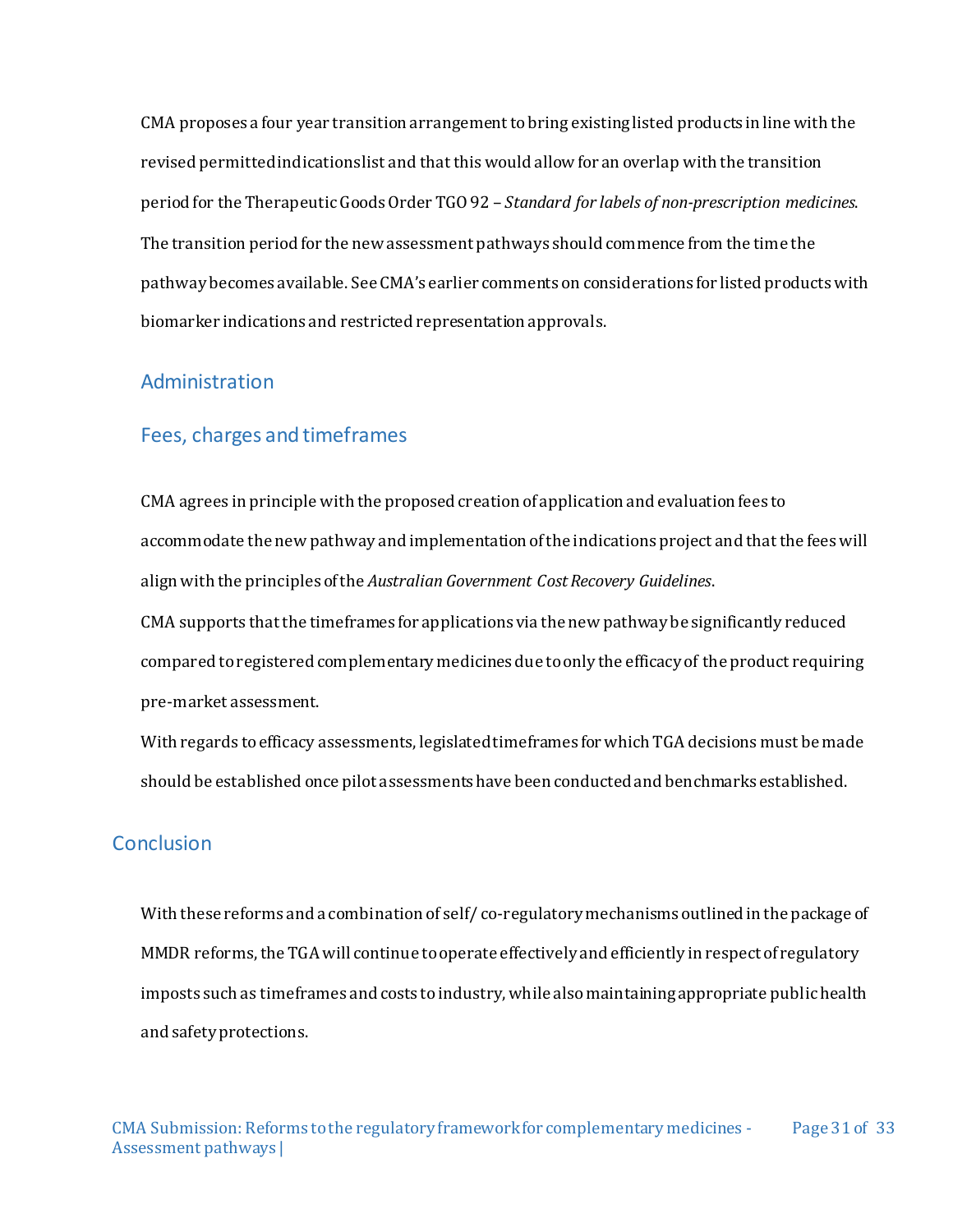### <span id="page-32-0"></span>About Complementary Medicines Australia

Complementary Medicines Australia (CMA) is the peak industry body for the complementary medicines industry, representing members throughout the value chain: manufacturers, raw material suppliers, distributors, retailers, practitioners and consultants. CMA promotes industry viability and growth, and a marketplace where consumers can enjoy the positive health benefits of high quality complementary medicines. We are the principal reference point for members, the government, the media and consumers to communicate about issues relating to the complementary medicines industry.

Complementary medicines include vitamins, mineral and nutritional supplements, homoeopathic, aromatherapy products and herbal medicines (unless specifically exempt). The term 'complementary medicines' also comprises traditional medicines, including traditional Chinese medicines, Ayurvedic, Australian Indigenous and Western herbal medicines. Traditional and longterm use is taken into account in establishing safety as a medicine.

Over the last few decades, the complementary medicine sector has evolved into a major industry which requires complex supply chains, clinical trials, global marketing and export acumen. The majority of complementary medicines are indicated for the relief of symptoms of minor, selflimiting conditions, maintaining health and wellbeing, or the promotion or enhancement of health<sup>16</sup>. Increasingly, complementary medicines are being found to contribute to improved health outcomes, through increased effectiveness, safety and cost-effectiveness, and integration with conventional medical care.<sup>17</sup>

<sup>16</sup> Source TGA, http://www.tga.gov.au/industry/cm-basics-regulation-overview.htm

<sup>17</sup> National Institute of Complementary Medicine, (2013), Research Priorities for complementary medicine in Australia. Retrieved from:

CMA Submission: Reforms to the regulatory framework for complementary medicines - Assessment pathways | Page 32 of 33 http://www.nicm.edu.au/\_\_data/assets/pdf\_file/0009/537840/Research\_Priorities\_for\_CM.pdf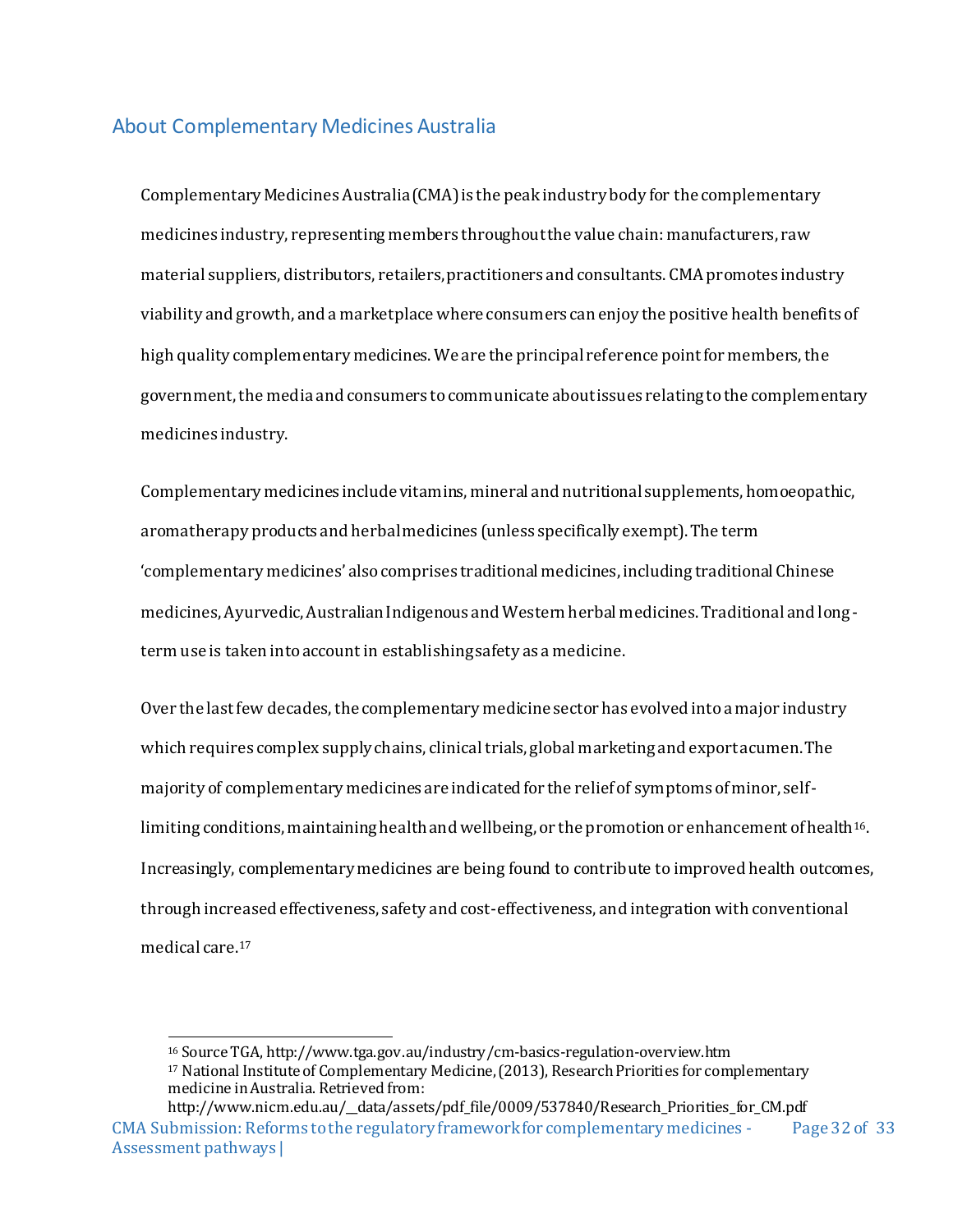#### <span id="page-33-0"></span>**Attachments**

Attachment 1: Table 1 CMA comment on eligibility criteria and the regulatory requirements for the three assessment pathways

### References

<span id="page-33-1"></span>TGA Round table document references

Therapeutic Goods Administration (2014), Guidelines on the evidence required to support indications for listed complementary medicines, Version 2.1, July 2014, Commonwealth of Australia, p. 7. Downloaded from:

https://www.tga.gov.au/book/guidelines‐evidence‐required‐support‐indications‐listed‐ complementary‐medicines.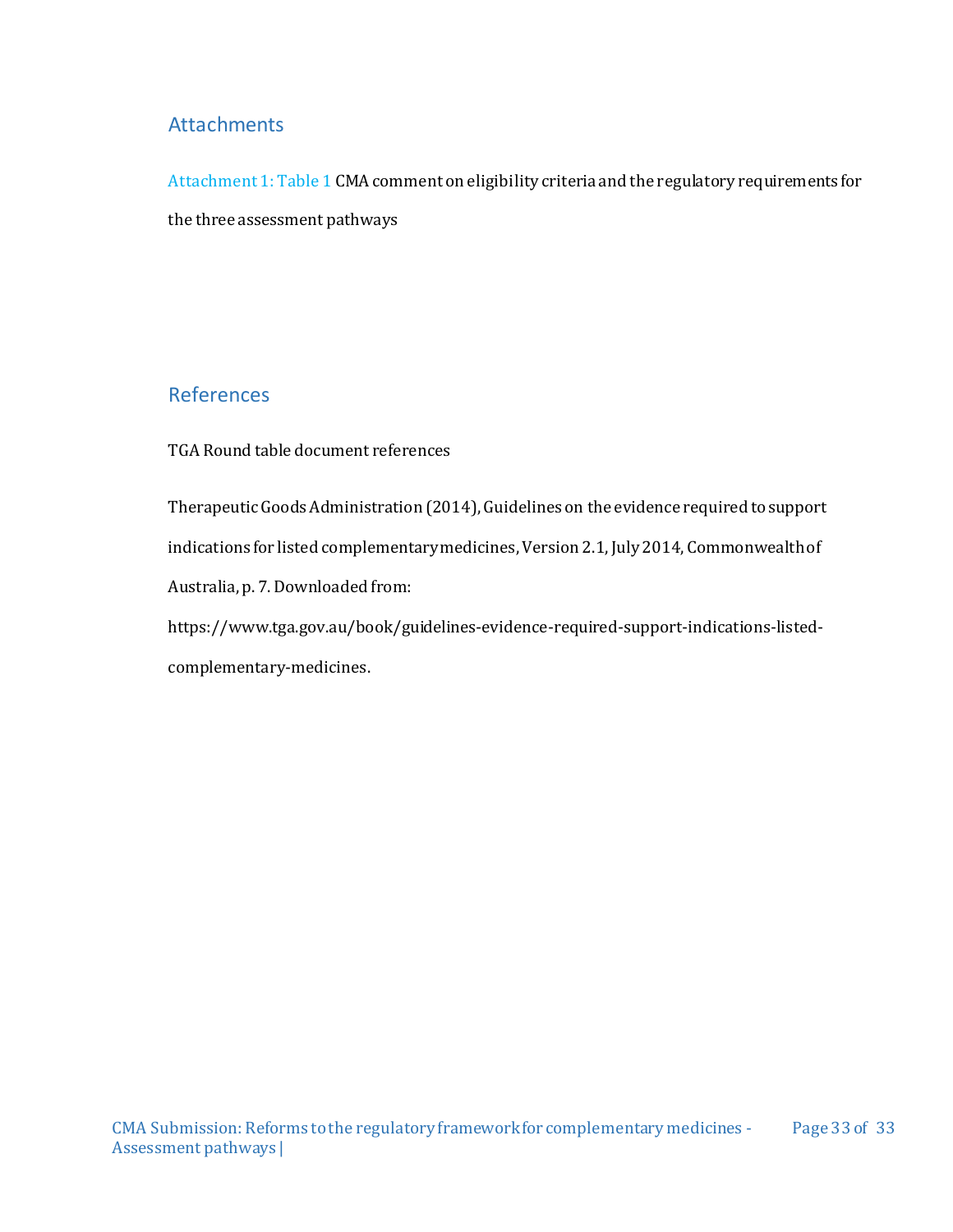# Attachment 1: Table 1: CMA comment on the eligibility criteria and the regulatory requirements for the

# three assessment pathways

<span id="page-34-0"></span>

|                   | <b>Listed Medicines</b>                                                                                                                                                                | <b>New Pathway</b>                                                                                                                                                                                                                                                                                                                                                                                   | <b>Registered Medicines</b>                                                                                                                                 | <b>CMA</b> comment |
|-------------------|----------------------------------------------------------------------------------------------------------------------------------------------------------------------------------------|------------------------------------------------------------------------------------------------------------------------------------------------------------------------------------------------------------------------------------------------------------------------------------------------------------------------------------------------------------------------------------------------------|-------------------------------------------------------------------------------------------------------------------------------------------------------------|--------------------|
| <b>Risk Level</b> | Lowest level of risk based on<br>their ingredients, indications, the<br>way they are presented and<br>administered, and the potential<br>harm associated with their use.               | Low level risk based on their<br>ingredients, the way they are<br>presented and administered, and<br>the potential harm associated<br>with their use. Make intermediate<br>level indications.<br>Risk consideration of products in<br>the new pathway can be mitigated<br>when prescribed by a<br>(complementary) healthcare<br>practitioner and when labelled<br>"for practitioner dispensing only" | Higher level risk based on their<br>ingredients and the level of<br>indications.                                                                            |                    |
| Ingredients       | Must draw exclusively from the<br>permitted ingredients list.<br>Ingredients must not be included<br>(or meet the criteria for<br>inclusion) in a schedule to the<br>Poisons Standard. | Must draw exclusively from the<br>permitted ingredients list.<br>Ingredients must not be included<br>(or meet the criteria for inclusion)<br>in a schedule to the Poisons<br>Standard.                                                                                                                                                                                                               | Includes those ingredients<br>included (or meet the criteria<br>for inclusion) in a schedule to<br>the Poisons Standard, other<br>than Schedule, 4, 8 or 9. |                    |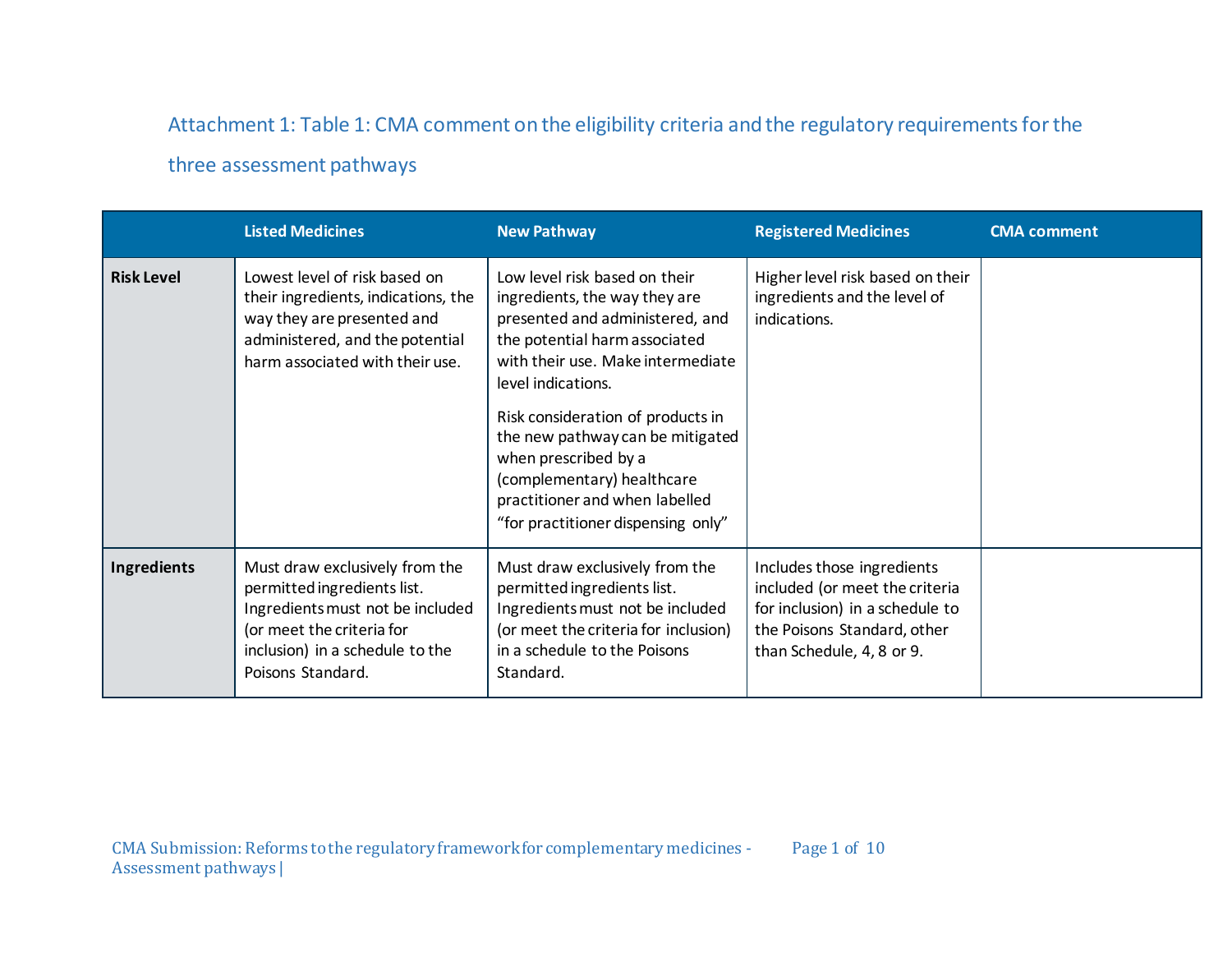|                                       | <b>Listed Medicines</b>                                                                                                                                                                                                           | <b>New Pathway</b>                                                                                                                                                                                       | <b>Registered Medicines</b>                                                                                                                             | <b>CMA</b> comment                                                                                                                                                                                                                                                                                           |
|---------------------------------------|-----------------------------------------------------------------------------------------------------------------------------------------------------------------------------------------------------------------------------------|----------------------------------------------------------------------------------------------------------------------------------------------------------------------------------------------------------|---------------------------------------------------------------------------------------------------------------------------------------------------------|--------------------------------------------------------------------------------------------------------------------------------------------------------------------------------------------------------------------------------------------------------------------------------------------------------------|
| <b>Indications</b>                    | Low level indications drawn<br>exclusively from the permitted<br>indications list.                                                                                                                                                | Intermediate level indications that<br>exceed the permitted indications<br>list but are not high level<br>indications.                                                                                   | High level indications,<br>ineligible for listing or the new<br>pathway.                                                                                | Eligibility criteria for the new<br>pathway to include<br>transitioning over products<br>with indications referring to<br>(appropriately qualified)<br>biomarkers, indications<br>qualified as "medically<br>diagnosed" and restricted<br>representations that have<br>been granted advertising<br>approval. |
| <b>Product quality</b>                | Must comply with applicable<br>standards.<br>Non-sterile medicines only.                                                                                                                                                          | Must comply with applicable<br>standards.<br>Non-sterile medicines only.                                                                                                                                 | Must comply with applicable<br>standards.<br>May include sterile medicines.                                                                             |                                                                                                                                                                                                                                                                                                              |
| <b>Manufacturing</b><br>quality       | Must meet the PIC/S Guide to<br>GMP.                                                                                                                                                                                              | Must meet the PIC/S Guide to<br>GMP.                                                                                                                                                                     | Must meet the PIC/S Guide to<br>GMP.                                                                                                                    |                                                                                                                                                                                                                                                                                                              |
| <b>Application</b><br>procedure       | Self-certification.                                                                                                                                                                                                               | Self-certification supplemented<br>with premarket assessment of<br>efficacy.                                                                                                                             | Full premarket assessment.                                                                                                                              |                                                                                                                                                                                                                                                                                                              |
| Level of pre-<br>market<br>assessment | Approval initiated by electronic<br>application lodgement facility<br>based on information provided<br>by the applicant. No evaluation<br>of the quality, safety or efficacy<br>of the finished product prior to<br>the approval. | Approval by delegate of the<br>Secretary. Assessment of the<br>efficacy of the finished product<br>and label prior to the approval. No<br>evaluation of the quality or, safety<br>prior to the approval. | Approval by delegate of the<br>Secretary. Assessment of the<br>quality, safety, efficacy of the<br>finished product and label<br>prior to the approval. |                                                                                                                                                                                                                                                                                                              |

CMA Submission: Reforms to the regulatory framework for complementary medicines - Assessment pathways | Page 2 of 10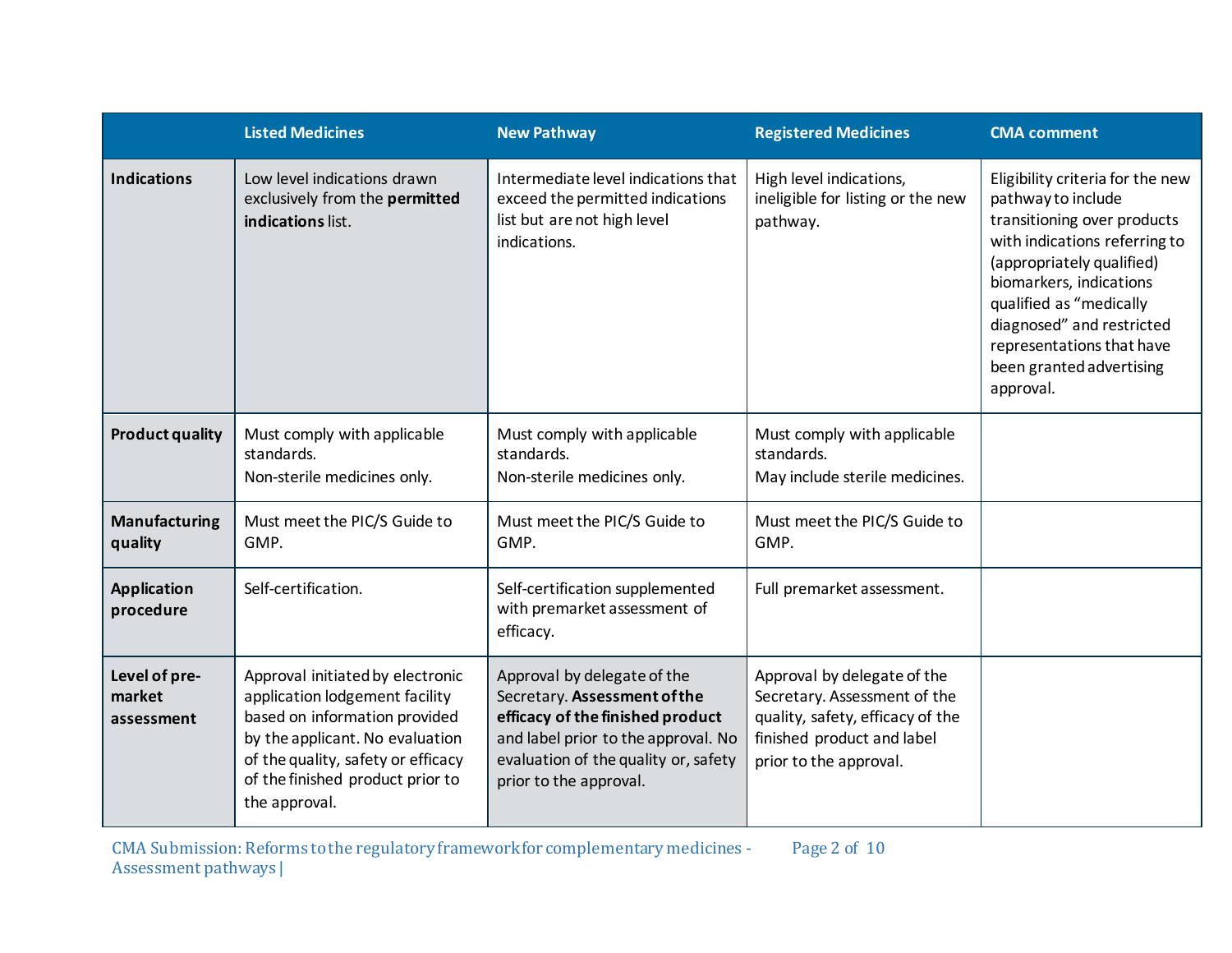|                                 | <b>Listed Medicines</b>                                                                                          | <b>New Pathway</b>                                                                                                                                                                                | <b>Registered Medicines</b>                                                                                                                       | <b>CMA</b> comment                                                                                                                                                                                                                                                                                                      |
|---------------------------------|------------------------------------------------------------------------------------------------------------------|---------------------------------------------------------------------------------------------------------------------------------------------------------------------------------------------------|---------------------------------------------------------------------------------------------------------------------------------------------------|-------------------------------------------------------------------------------------------------------------------------------------------------------------------------------------------------------------------------------------------------------------------------------------------------------------------------|
| <b>Evidence</b><br>requirements | Evidence held by the sponsor to<br>support indications and claims.                                               | Evidence submitted by sponsor to<br>support associated indications and<br>claims.                                                                                                                 | Evidence submitted by<br>sponsor to support associated<br>indications, claims and safety<br>and quality of the finished<br>product.               | Criteria for the new pathway<br>to include "intermediate"<br>evidence package to support<br>associated indications and<br>claims                                                                                                                                                                                        |
| Presentation                    | Presentation cannot state or<br>imply that the medicine has<br>effectiveness or has been<br>assessed by the TGA. | Sponsor able to use a 'claimer' on<br>the label and other promotional<br>material to indicate that product<br>has been independently assessed<br>to support associated indications<br>and claims. | Sponsor able to use a 'claimer'<br>on the label and other<br>promotional material to<br>indicate that product has been<br>independently assessed. | Consumer educational<br>campaign to support the<br>delivery of the positive<br>attributes to the label<br>claimer, while not taking<br>away from lower risk listed<br>medicines.                                                                                                                                        |
| Incentives for<br>innovation    | 3 years market exclusivity for<br>new ingredients.                                                               | 3 years market exclusivity for new<br>ingredients; and / or<br>5 years data protection or market<br>exclusivity for new formulation /<br>indication combinations.                                 | 5 years data protection for<br>new active ingredients.                                                                                            | Criteria for market<br>exclusivity of new<br>ingredients to acknowledge<br>that 3 years is reflective of<br>commercial realities.<br>Criteria for data protection<br>to acknowledge that the<br>efficacy assessment will be<br>conducted to a registerable<br>level and therefore equitable<br>timeframes should apply. |